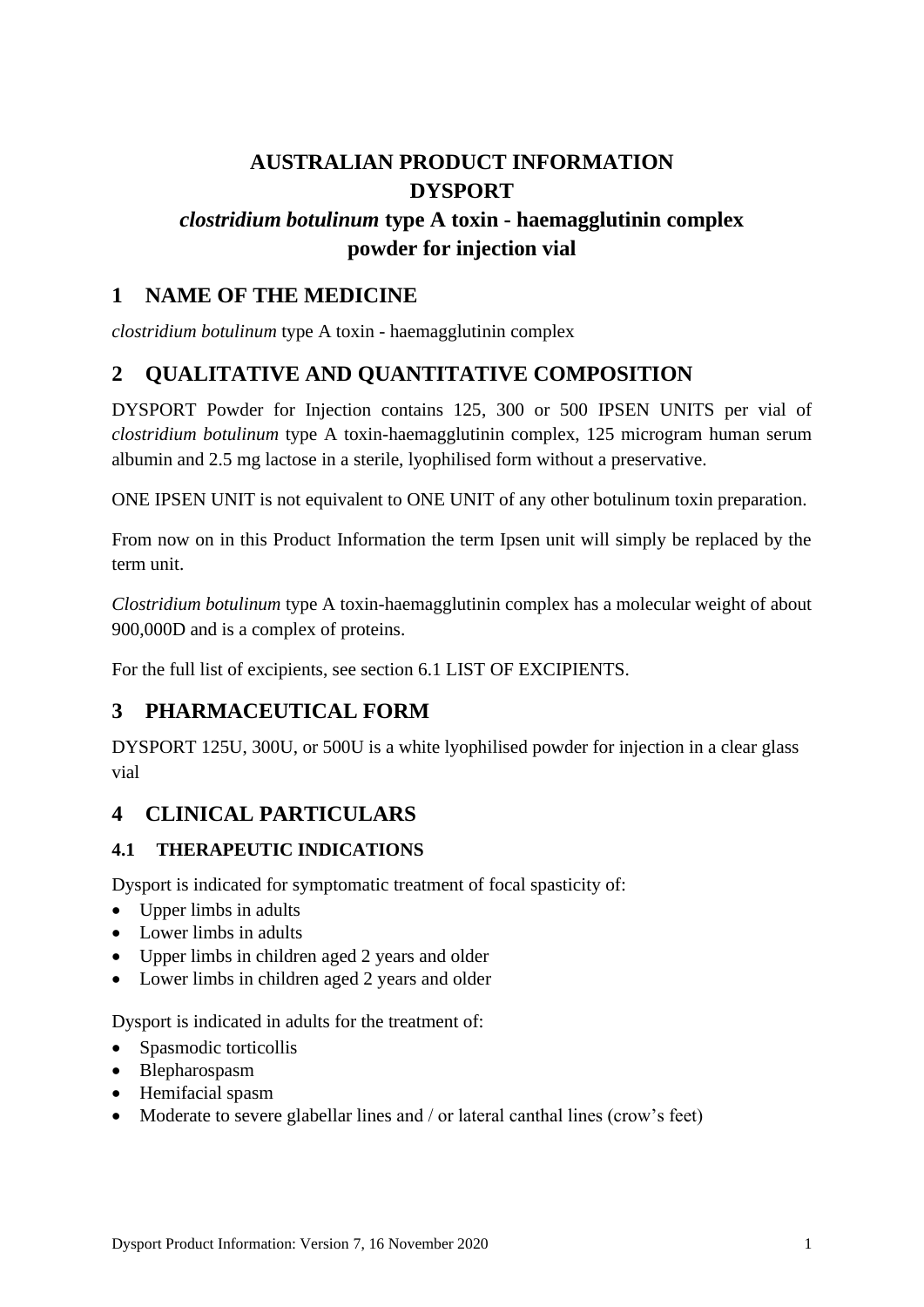# **4.2 DOSE AND METHOD OF ADMINISTRATION**

# THE UNITS OF DYSPORT ARE SPECIFIC TO THE PREPARATION AND ARE NOT INTERCHANGEABLE WITH OTHER PREPARATIONS OF BOTULINUM TYPE A TOXIN.

**Training**: DYSPORT should only be administered by appropriately trained physicians. The product distributor can facilitate training in administration of DYSPORT injections.

## *Focal spasticity affecting the upper limbs in adults*

Dosing in initial and sequential treatment sessions should be tailored to the individual based on the size, number and location of muscles involved, severity of spasticity, the presence of local muscle weakness, the patient's response to previous treatment, and/or adverse event history with DYSPORT. In clinical trials, doses of 500U, 1000U and 1500U were divided among selected muscles [\(Table 1\)](#page-1-0) at a given treatment session. The maximum recommended dose is 1000U in a single treatment session. Doses greater than 1000U and up to 1500U, when the shoulder muscles were also injected, have been used but have not been adequately studied.

No more than 1 mL should generally be administered intramuscularly at any single injection site. Doses exceeding 1500U of DYSPORT were not investigated for the treatment of upper limb spasticity in adults.

| <b>Muscles Injected</b>              | <b>Recommended</b><br><b>Dose DYSPORT</b><br>(U) |
|--------------------------------------|--------------------------------------------------|
| <b>Wrist Flexors</b>                 |                                                  |
| Flexor carpi radialis (FCR)          | $100 - 200$ U                                    |
| Flexor carpi ulnaris (FCU)           | 100-200 U                                        |
| <b>Finger Flexors</b>                |                                                  |
| Flexor digitorum profundus (FDP)     | $100 - 200$ U                                    |
| Flexor digitorum superficialis (FDS) | 100-200 U                                        |
| Flexor pollicis longus               | 100-200 U                                        |
| Adductor pollicis                    | 25-50 U                                          |
| <b>Elbow flexors and pronators</b>   |                                                  |
| <b>Brachialis</b>                    | 200-400 U                                        |
| <b>Brachioradialis</b>               | 100-200 U                                        |
| Biceps brachii (BB)                  | 200-400 U                                        |
| Pronator teres                       | 100-200 U                                        |
| <b>Shoulder muscles</b>              |                                                  |
| Triceps brachii (long head)          | 150-300 U                                        |
| Pectoralis major                     | 150-300 U                                        |
| Subscapularis                        | 150-300 U                                        |
| Latissimus dorsi                     | 150-300 U                                        |

#### <span id="page-1-0"></span>**Table 1: DYSPORT Dosing by Muscle for Upper Limb Spasticity**

Although actual location of the injection sites can be determined by palpation the use of injection guiding technique, e.g. electromyography, electrical stimulation or ultrasound is recommended to target the injection sites.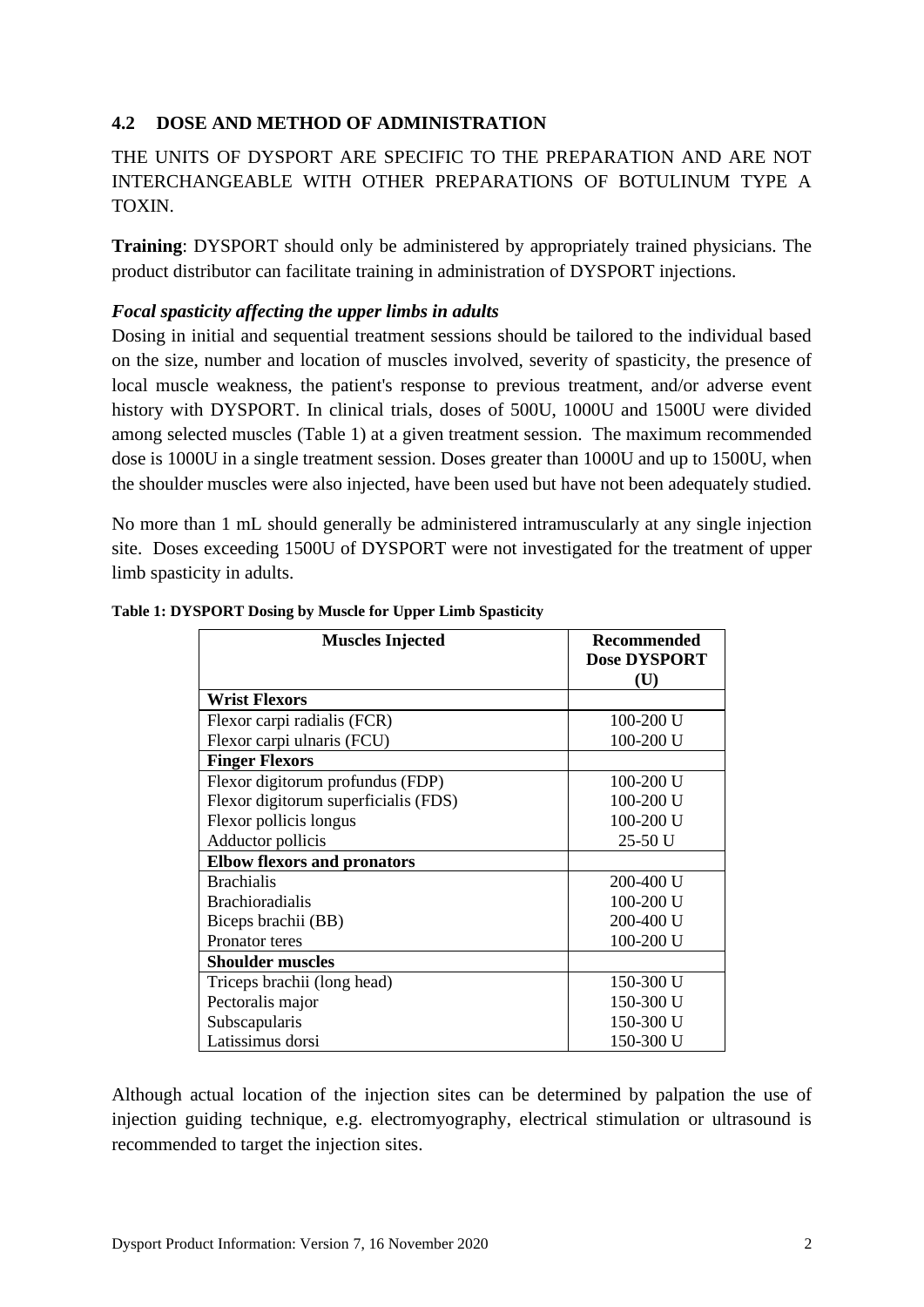Repeat DYSPORT treatment should be administered when the effect of a previous injection has diminished, but no sooner than 12 weeks after the previous injection. A majority of patients in clinical studies were retreated between 12-16 weeks; however, some patients had a longer duration of response, i.e. 20 weeks. The degree and pattern of muscle spasticity at the time of re-injection may necessitate alterations in the dose of DYSPORT and muscles to be injected. Clinical improvement may be expected one week after administration of DYSPORT.

#### *Focal spasticity affecting the lower limbs in adults*

Doses of up to 1500U may be administered intramuscularly in a single treatment session. The exact dosage in initial and sequential treatment sessions should be tailored to the individual based on the size and number of muscles involved, the severity of the spasticity, also taking into account the presence of local muscle weakness and the patient's response to previous treatment. However, the total dose should not exceed 1500U. No more than 1 mL should generally be administered at any single injection site.

| <b>Muscle Injected</b>  | <b>Recommended Dose</b><br><b>DYSPORT</b> (U) | Number of injection sites<br>per muscle |
|-------------------------|-----------------------------------------------|-----------------------------------------|
| <b>Distal</b>           |                                               |                                         |
| Soleus muscle           | $300 - 550$ U                                 | $2 - 4$                                 |
| Gastrocnemius           |                                               |                                         |
| Medial Head             | $100 - 450$ U                                 | $1 - 3$                                 |
| <b>Lateral Head</b>     | $100 - 450$ U                                 | $1 - 3$                                 |
| Tibialis posterior      | $100 - 250$ U                                 | $1 - 3$                                 |
| Flexor digitorum longus | $50 - 200$ U                                  | $1 - 2$                                 |
| Flexor digitorum brevis | $\overline{50} - 200$ U                       | $1 - 2$                                 |
| Flexor hallucis longus  | $50 - 200$ U                                  | $1 - 2$                                 |
| Flexor hallucis brevis  | $50 - 100$ U                                  | $1 - 2$                                 |
| <b>Proximal</b>         |                                               |                                         |
| Rectus femoris          | $100 - 400$ U                                 | $1 - 3$                                 |
| Hamstrings              | $100 - 400$ U                                 | $1 - 3$                                 |
| <b>Adductor magnus</b>  | $100 - 300$ U                                 | $1 - 3$                                 |
| <b>Adductor longus</b>  | $50 - 150$ U                                  | $1 - 2$                                 |
| <b>Adductor</b> brevis  | $50 - 150$ U                                  | $1 - 2$                                 |
| Gracilis                | $100 - 200$ U                                 | $1 - 3$                                 |
| Gluteus maximus         | $100 - 400$ U                                 | $1 - 2$                                 |

**Table 2: DYSPORT Dosing by Muscle for Lower Limb Spasticity**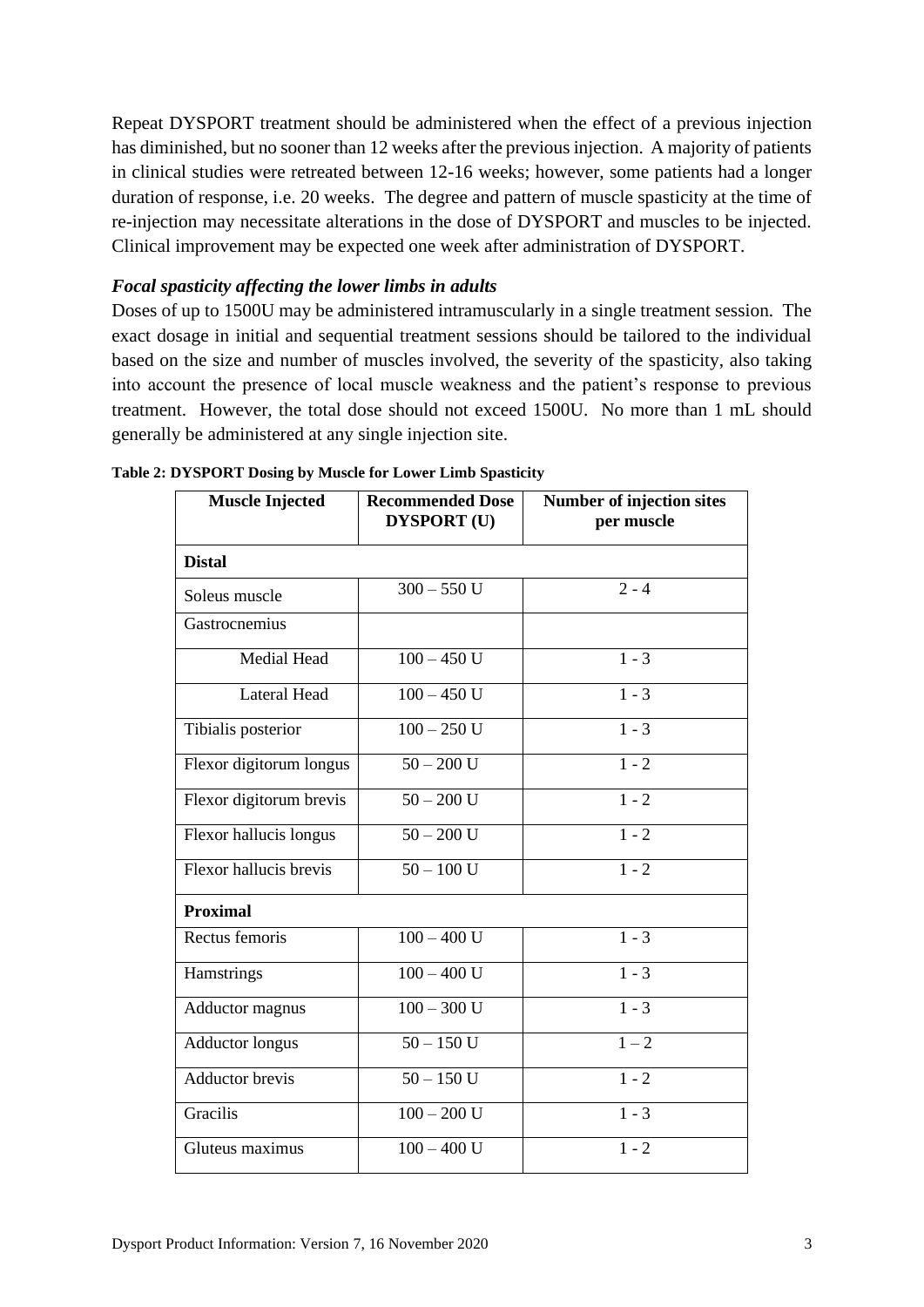The degree and pattern of muscle spasticity at the time of re-injection may necessitate alterations in the dose of DYSPORT and muscles to be injected.

Although actual location of the injection sites can be determined by palpation, the use of injection guiding techniques, e.g. electromyography, electrical stimulation or ultrasound are recommended to help accurately target the injection sites.

Repeat DYSPORT treatment should be administered every 12 to 16 weeks, or longer as necessary, based on return of clinical symptoms and no sooner than 12 weeks after the previous injection.

## *Focal spasticity affecting the upper and lower limbs in adults*

If treatment is required in the upper and lower limbs during the same treatment session, the dose of DYSPORT to be injected in each limb should be tailored to the individual needs, without exceeding a total body dose of 1500U.

## *Spasmodic torticollis*

The doses recommended for the treatment of torticollis are applicable to adults of all ages providing they are of normal weight and have no evidence of reduced neck muscle mass. A lower dose may be appropriate if the patient is markedly underweight, or in the elderly and in women, where a reduced muscle mass may exist.

The recommended initial dose for the treatment of spasmodic torticollis is 250-500 units per patient given as a divided dose and administered into the two or three most active neck muscles.

For rotational torticollis distribute the optimal dose by administering 70% of the dose into the splenius capitis muscle, ipsilateral to the direction of the chin/head rotation and 30% of the dose into the sternomastoid muscle, contralateral to the rotation.

For laterocollis, distribute the optimal dose by administering 70% of the dose into the ipsilateral splenius capitis muscle and 30% of the dose into the ipsilateral sternomastoid muscle. In cases associated with shoulder elevation the ipsilateral trapezoid or levator scapulae muscles may also require treatment, according to visible hypertrophy of the muscle or electromyographic (EMG) findings. Where injections of three muscles are required, distribute 60% of the optimal dose into the splenius capitis, 20% into the sternomastoid and 20% into the third muscle.

For retrocollis distribute the optimal dose by administering 50% of the dose into each of the splenius capitis muscles. Bilateral splenii injections may increase the risk of neck muscle weakness.

All other forms of torticollis are highly dependent on specialist knowledge and EMG to identify and treat the most active muscles. EMG should be used diagnostically for all complex forms of torticollis, for reassessment after unsuccessful injections in non complex cases, and for guiding injections into deep muscles or in overweight patients with poorly palpable neck muscles.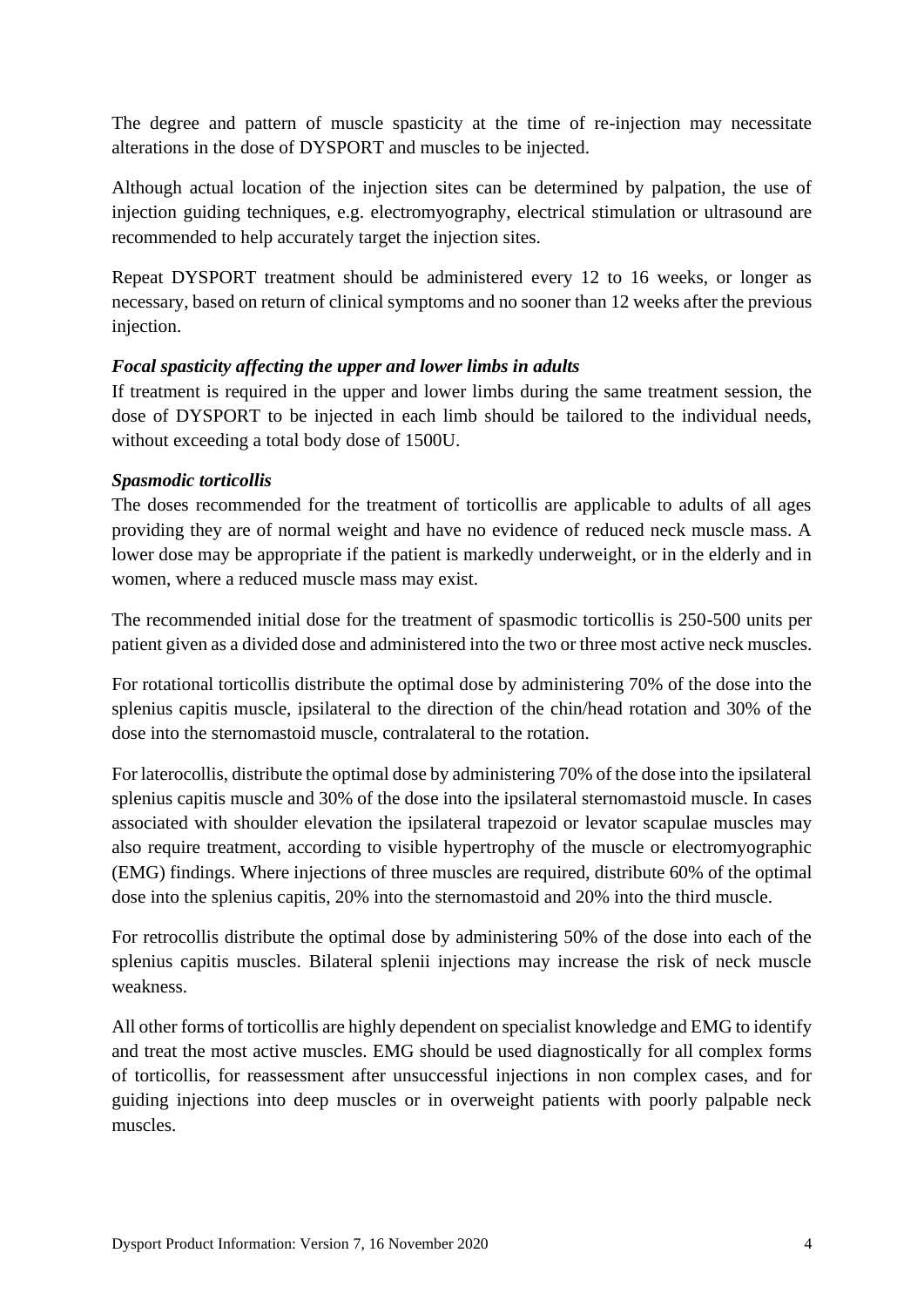On subsequent administration, the doses may be adjusted according to the clinical response and side effects observed. Doses within the range of 250-1000 units are recommended, although the higher doses may be accompanied by an increase in side effects, particularly dysphagia. The maximum dose administered must not exceed 1000 units.

The relief of symptoms of torticollis may be expected within a week after the injection. Injections should be repeated approximately every 16 weeks or as required to maintain a response, but not more frequently than every 12 weeks.

## *Focal spasticity of lower limbs in children aged 2 years and older*

Dosing in initial and subsequent treatment sessions should be tailored to the individual based on the size, number and location of muscles involved, severity of spasticity, the presence of local muscle weakness, the patient's response to previous treatment, and/or adverse event history with botulinum toxins.

The maximum total dose of DYSPORT administered per treatment session must not exceed 15 units/kg for unilateral lower limb injections or 30 units/kg for bilateral injections. In addition the total DYSPORT dose per treatment session must not exceed 1000 units or 30U/kg, whichever is lower. The total dose administered should be divided between the affected spastic muscles of the lower limb(s). When possible, the dose should be distributed across more than 1 injection site in any single muscle. No more than 0.5 mL of DYSPORT should be administered in any single injection site. See [Table 3](#page-4-0) for recommended dosing.

<span id="page-4-0"></span>

|               |  |  |  | Table 3: DYSPORT Dosing by Muscle for Lower Limb Spasticity in Children $\geq 2$ years |                |  |  |  |  |  |
|---------------|--|--|--|----------------------------------------------------------------------------------------|----------------|--|--|--|--|--|
| lar iti in In |  |  |  |                                                                                        | $\blacksquare$ |  |  |  |  |  |

| <b>Muscle Injected</b> | <b>Recommended Dose</b>                      | <b>Number of injection</b> |  |  |
|------------------------|----------------------------------------------|----------------------------|--|--|
|                        | Range per muscle per                         |                            |  |  |
|                        | leg                                          | sites per muscle           |  |  |
|                        |                                              |                            |  |  |
|                        | (U/kg Body Weight)                           |                            |  |  |
| <b>Distal</b>          |                                              |                            |  |  |
|                        |                                              |                            |  |  |
| Gastrocnemius          | 5 to 15 U/kg                                 | Up to $4$                  |  |  |
| Soleus                 | 4 to 6 U/kg                                  | Up to $2$                  |  |  |
| Tibialis posterior     | $3$ to $5$ U/kg                              | Up to $2$                  |  |  |
| <b>Proximal</b>        |                                              |                            |  |  |
| Hamstrings             | 5 to 6 U/kg                                  | Up to $2$                  |  |  |
| Hip adductors          | 3 to 10 U/kg                                 | Up to $2$                  |  |  |
| <b>Total dose</b>      | Up to 15 U/kg/leg if injected in only distal |                            |  |  |
|                        | muscles, only proximal muscles or multilevel |                            |  |  |
|                        | (distal plus proximal muscles)               |                            |  |  |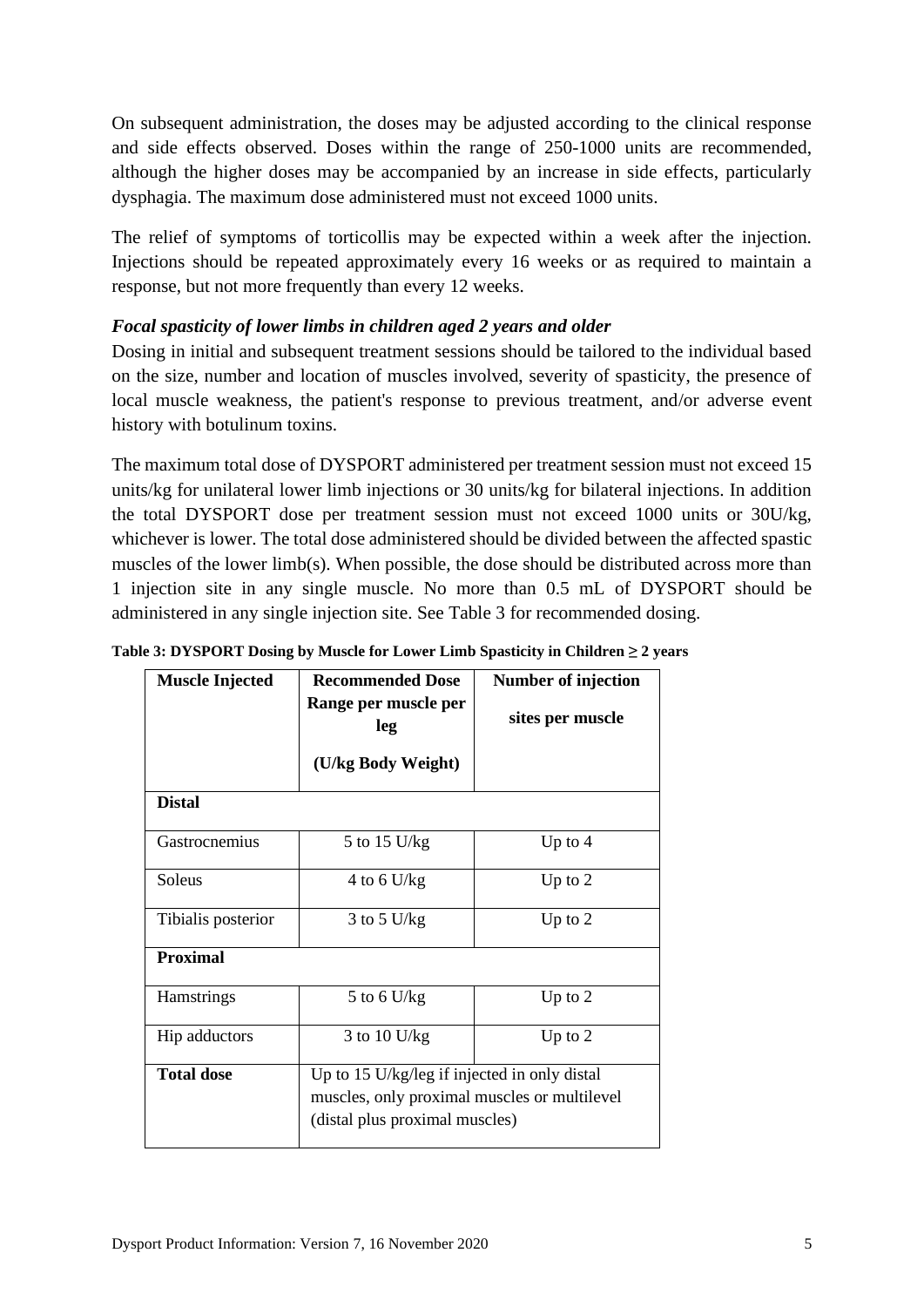Although actual location of the injection sites can be determined by palpation the use of injection guiding technique, e.g. electromyography, electrical stimulation or ultrasound is recommended to target the injection sites.

Repeat DYSPORT treatment should be administered when the effect of a previous injection has diminished, but no sooner than 12 weeks after the previous injection. A majority of patients in clinical studies were retreated between 16-22 weeks; however, some patients had a longer duration of response, i.e. 28 weeks. The degree and pattern of muscle spasticity at the time of re-injection may necessitate alterations in the dose of DYSPORT and muscles to be injected.

## *Focal spasticity of upper limbs in children aged 2 years and older*

Dosing in initial and sequential treatment sessions should be tailored to the individual based on the size, number and location of muscles involved, severity of spasticity, the presence of local muscle weakness, the patient's response to previous treatment, and/or adverse event history with botulinum toxins.

The maximum dose of DYSPORT administered per treatment session when injecting unilaterally must not exceed 16 U/kg or 640 U whichever is lower. When injecting bilaterally, the maximum DYSPORT dose per treatment session must not exceed 21 U/kg or 840 U, whichever is lower.

The total dose administered should be divided between the affected spastic muscles of the upper limb(s). No more than 0.5 mL of DYSPORT should be administered in any single injection site. See [Table 4](#page-6-0) below for recommended dosing.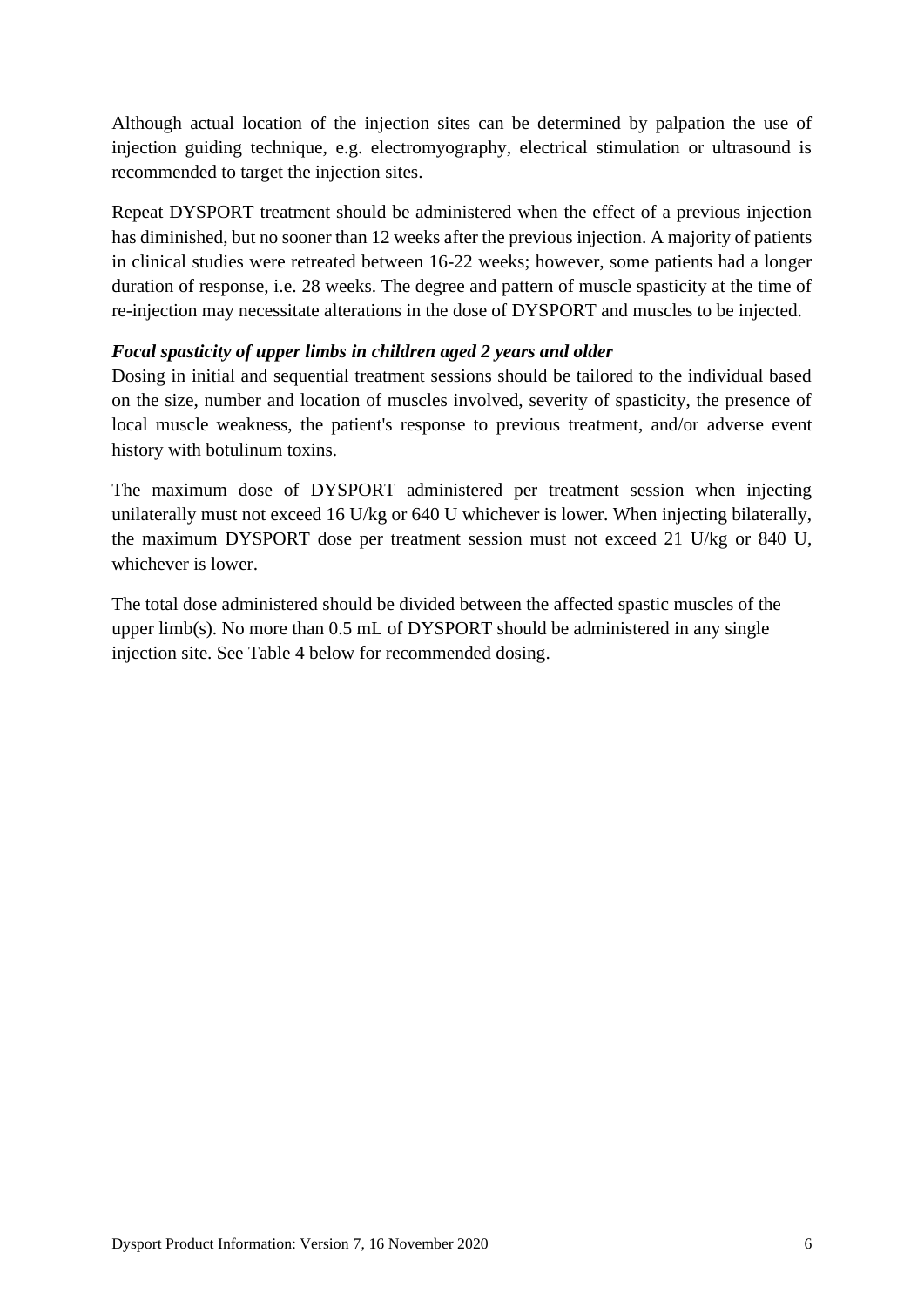| <b>Muscle</b>                  | <b>Recommended Dose</b>                                 | <b>Number of injection sites</b> |  |  |
|--------------------------------|---------------------------------------------------------|----------------------------------|--|--|
|                                | Range per muscle per                                    | per muscle                       |  |  |
|                                | upper limb                                              |                                  |  |  |
|                                | (U/kg Body Weight)                                      |                                  |  |  |
| <b>Brachialis</b>              | $3$ to 6 U/kg                                           | Up to $2$                        |  |  |
| <b>Brachioradialis</b>         | 1.5 to $3$ U/kg                                         |                                  |  |  |
| Biceps brachii                 | $3$ to 6 U/kg                                           | Up to $2$                        |  |  |
| Pronator teres                 | 1 to 2 $U/kg$                                           |                                  |  |  |
| Pronator quadratus             | $0.5$ to 1 U/kg                                         |                                  |  |  |
| Flexor carpi radialis          | 2 to 4 $U/kg$                                           | Up to $2$                        |  |  |
| Flexor carpi ulnaris           | 1.5 to $3$ U/kg                                         |                                  |  |  |
| Flexor digitorum profundus     | 1 to 2 U/kg                                             |                                  |  |  |
| Flexor digitorum superficialis | 1.5 to $3$ U/kg                                         | Up to $4$                        |  |  |
| Flexor pollicis brevis/        | $0.5$ to $1$ U/kg                                       |                                  |  |  |
| opponens pollicis              |                                                         |                                  |  |  |
| Adductor pollicis              | $0.5$ to 1 U/kg                                         |                                  |  |  |
| <b>Total dose</b>              | Up to 16 U/kg in a single upper limb (and not exceeding |                                  |  |  |
|                                | 21U/kg if both upper limbs injected)                    |                                  |  |  |

<span id="page-6-0"></span>**Table 4: DYSPORT Dosing by Muscle for Upper Limb Spasticity in Children ≥ 2 years**

Although actual location of the injection sites can be determined by palpation the use of injection guiding technique, e.g. electromyography, electrical stimulation or ultrasound is recommended to target the injection sites.

Repeat DYSPORT treatment should be administered when the effect of a previous injection has diminished, but no sooner than 16 weeks after the previous injection. A majority of patients in the clinical study were retreated between 16-28 weeks; however, some patients had a longer duration of response, i.e. 34 weeks or more. The degree and pattern of muscle spasticity at the time of re-injection may necessitate alterations in the dose of DYSPORT and muscles to be injected.

## *Focal spasticity of upper and lower limbs in children aged 2 years and older*

When treating combined upper and lower limb spasticity in children aged 2 years or older refer to the above sections for the individual indication, i.e. treatment of focal spasticity of the upper limbs or lower limbs in children 2 years of age and older. The dose of DYSPORT to be injected for concomitant treatment should not exceed a total dose per treatment session of 30 U/kg or 1000 U, whichever is lower.

Retreatment of the upper and lower limbs combined should be considered no sooner than a 12 to 16-week window after the previous treatment session. The optimal time to retreatment should be selected based on individuals progress and response to treatment.

#### *Blepharospasm and hemifacial spasm*

In a dose ranging clinical trial of the use of DYSPORT for the treatment of benign essential blepharospasm a dose of 40 units per eye was significantly effective. A dose of 80 units per eye resulted in a longer duration of effect. Thus, if a dose of 40 units per eye is chosen for the initial treatment, the patient may benefit from a dose of 80 units per eye for subsequent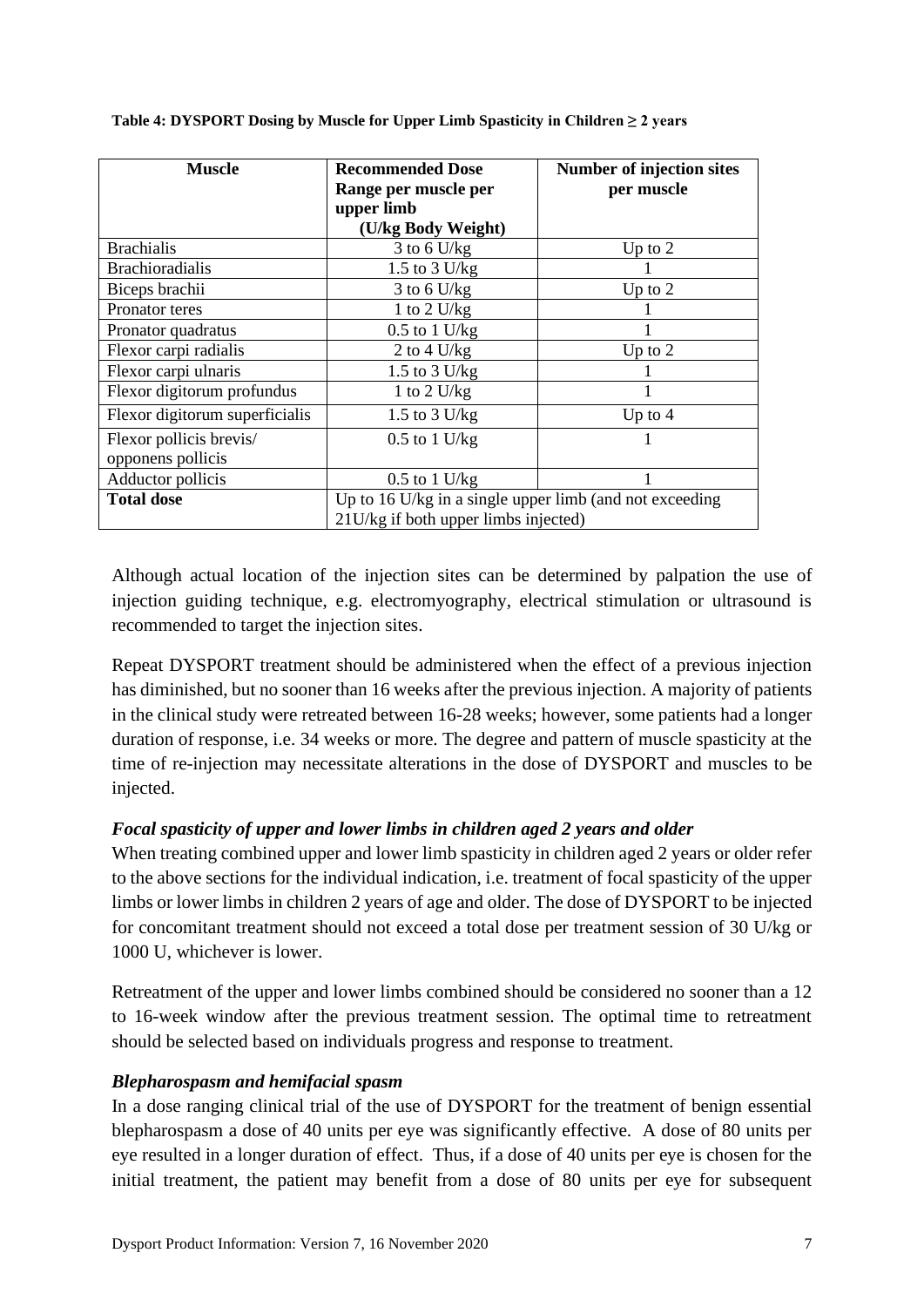treatments if a longer duration of action is required. However, the incidence of local adverse events, specifically ptosis, was dose related.

For an initial dose of 40 units per eye, injection of 10 units should be made medially and of 10 units should be made laterally into the junction between the preseptal and orbital parts of both the upper (3 and 4) and lower orbicularis oculi muscles (5 and 6) of each eye. Dependant on the muscles involved in the blepharospasm symptoms in the patient treated, additional injections in sites 1 and 2 may be necessary.

In order to reduce the risk of ptosis, injections near the levator palpebrae superioris should be avoided.



For injections into the upper lid the needle should be directed away from its centre to avoid the levator muscle. A diagram to aid placement of these injections is provided. The relief of symptoms may be expected to begin within two to four days with maximal effect within two weeks.

Injections should be repeated approximately every twelve weeks or as required to prevent recurrence of symptoms but not more frequently than every twelve weeks. On such subsequent administrations, if the response from the initial treatment is considered insufficient, the dose per eye may need to be increased to 60 units: 10 units medially and 20 units laterally, 80 units: 20 units medially and 20 units laterally or up to 120 units: 20 units medially and 40 units laterally above and below each eye in the manner previously described.

In cases of unilateral blepharospasm the injections should be confined to the affected eye. Patients with hemifacial spasm should be treated as for unilateral blepharospasm. The doses recommended are applicable to adults of all ages including the elderly.

In the treatment of blepharospasm and hemifacial spasm, the maximum dose must not exceed the total dose of 120 units per eye.

# *Glabellar Lines*

Remove any make-up and disinfect the skin with a local antiseptic. Anatomical landmarks can be more readily identified if observed and palpated at maximum frown. Before injection, place the thumb or index finger firmly below the orbital rim in order to prevent extravasation below the orbital rim.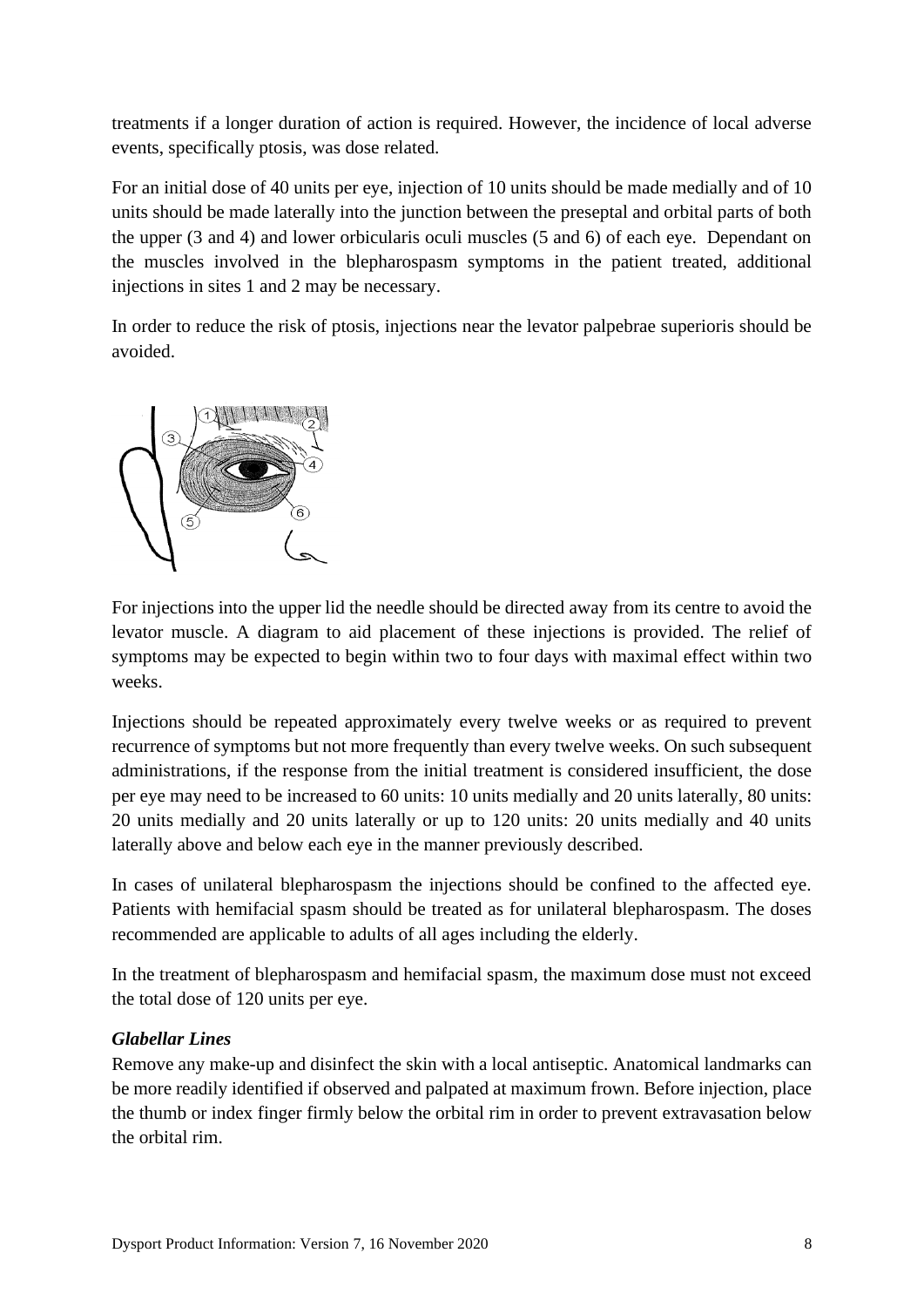Intramuscular injection should be performed at right angles to the skin using a sterile suitable gauge needle. The needle should be pointed upward and medially during the injection.

The recommended dose is 50 units of DYSPORT to be divided equally among 5 injection sites. 10 units are to be administered intramuscularly into each of the 5 sites shown on the diagram below as follows:

*Corrugator muscles*: A total of 4 injections (2 into each of the left and right *corrugator* muscles) at 5 mm intervals. The more medial of the two *corrugator* points on each side is localised on a vertical line, parallel to but 8 mm lateral to the medial vertical line and at a point on this vertical line 8 mm above the superior orbital margin. The more lateral *corrugator* injections should be placed at least 1 cm (i.e.10 mm) above the bony supraorbital ridge (orbital rim) and 5 mm from the more medial injection site.

*Procerus muscle*: One injection into the *procerus* muscle at the intersection of the medial vertical line and the horizontal line at the level of the naso-frontal angles.

In order to reduce the risk of ptosis, injection near the levator palpebrae superioris muscle must be avoided, particularly in patients with larger brow-depressor complexes (depressor supercilii).

The treatment interval depends on the individual patient response following assessment. In clinical studies, some patients were still responding to treatment for up to 4 months after injection. Some patients were still responders at 5 months (see 5.1 Clinical trials). There should be a minimum interval of 12 weeks between treatments.

*Children*: Use of the product is not recommended for the temporary improvement of moderate to severe glabellar lines in patients under 18 years of age.

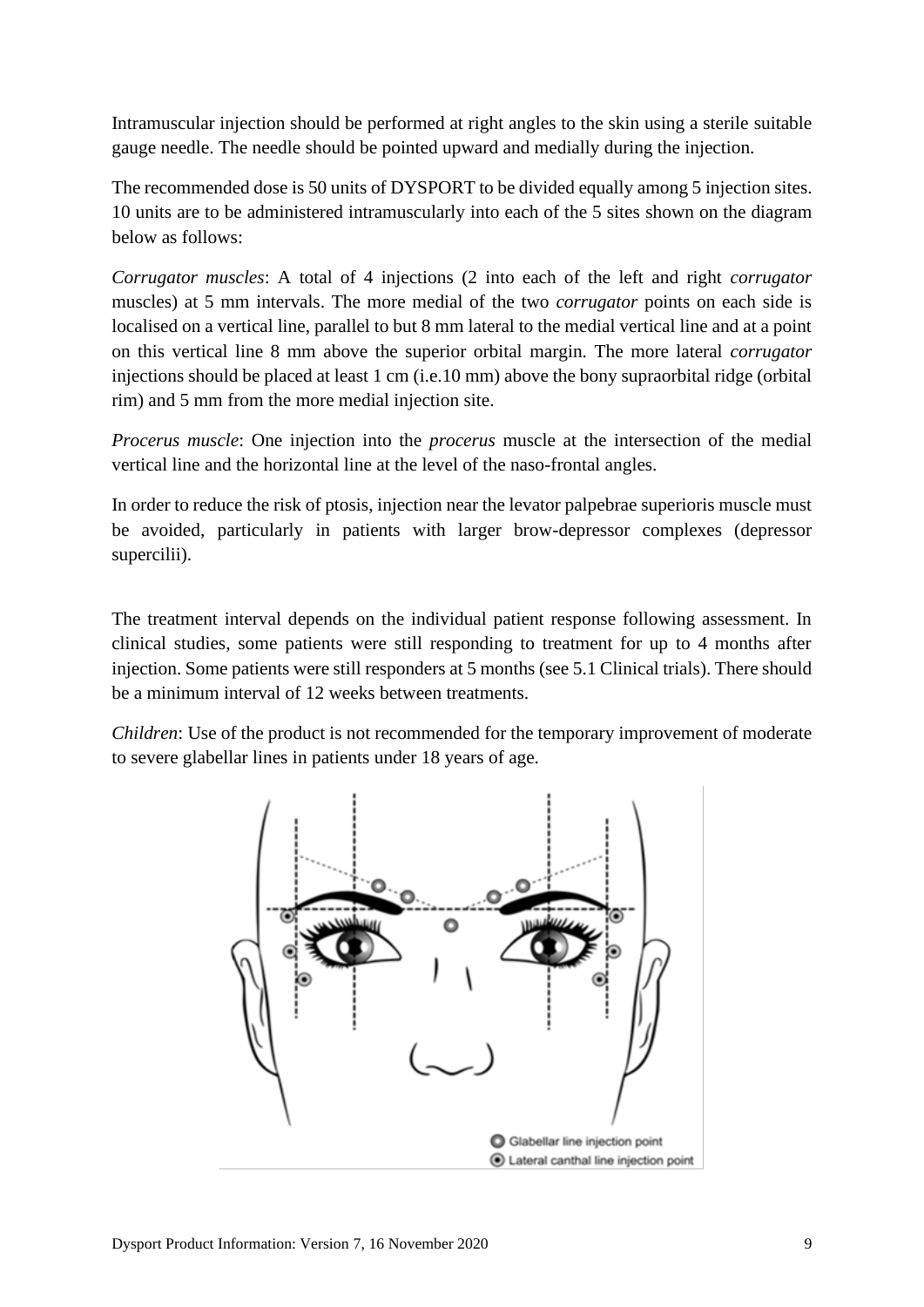## *Lateral Canthal lines*

Remove any make-up and disinfect the skin with a local antiseptic. Intramuscular injection should be performed at a 20° - 30° angle to the skin using a sterile suitable gauge needle.

The recommended dose per side is 30 units (60 units for both sides) of DYSPORT, to be divided into 3 injection sites; 10 units are to be administered intramuscularly into each injection point. Injection should be lateral (20 - 30° angle) to the skin and very superficial. All injection points should be at the external part of the *orbicularis oculi* muscle and sufficiently far from the orbital rim (approximately 1 - 2 cm) as shown above.

The anatomical landmarks can be more readily identified if observed and palpated at maximal smile. Care must be taken to avoid injecting the *zygomaticus major/minor* muscles to avoid lateral mouth drop and asymmetrical smile.

The treatment interval depends on the individual patient's response after assessment. Treatment interval should not be more frequent than every three months.

The efficacy and safety of repeat injections of DYSPORT has been evaluated in lateral canthal lines for up to 12 months and up to 5 repeat treatment cycles.

Children: Use of the product is not recommended for the temporary improvement of moderate to severe lateral canthal lines in patients under 18 years of age.

## Method of administration

The exposed central portion of the rubber stopper should be cleaned with alcohol and allowed to dry immediately prior to piercing the septum. Sterile needles of a suitable gauge should be used for drawing up and administering the product. The product should be reconstituted as described below and injected as described above for each specific indication.

DYSPORT is administered by:

- intramuscular injection for the treatment of focal spasticity affecting the upper and/or lower limb in adults, focal spasticity of the upper and/or lower limb in children, spasmodic torticollis, glabellar lines and lateral canthal lines.
- subcutaneous injection for the treatment of blepharospasm and hemifacial spasm

## Reconstitution

DYSPORT is re-constituted with sodium chloride injection BP (0.9%) to yield a solution containing 100, 200 or 500 units per mL of DYSPORT as described in [Table 5](#page-10-0) below. The vial should be gently swirled to ensure complete dissolution of Dysport powder. Do not shake or invert the vial when reconstituting or drawing up Dysport solution.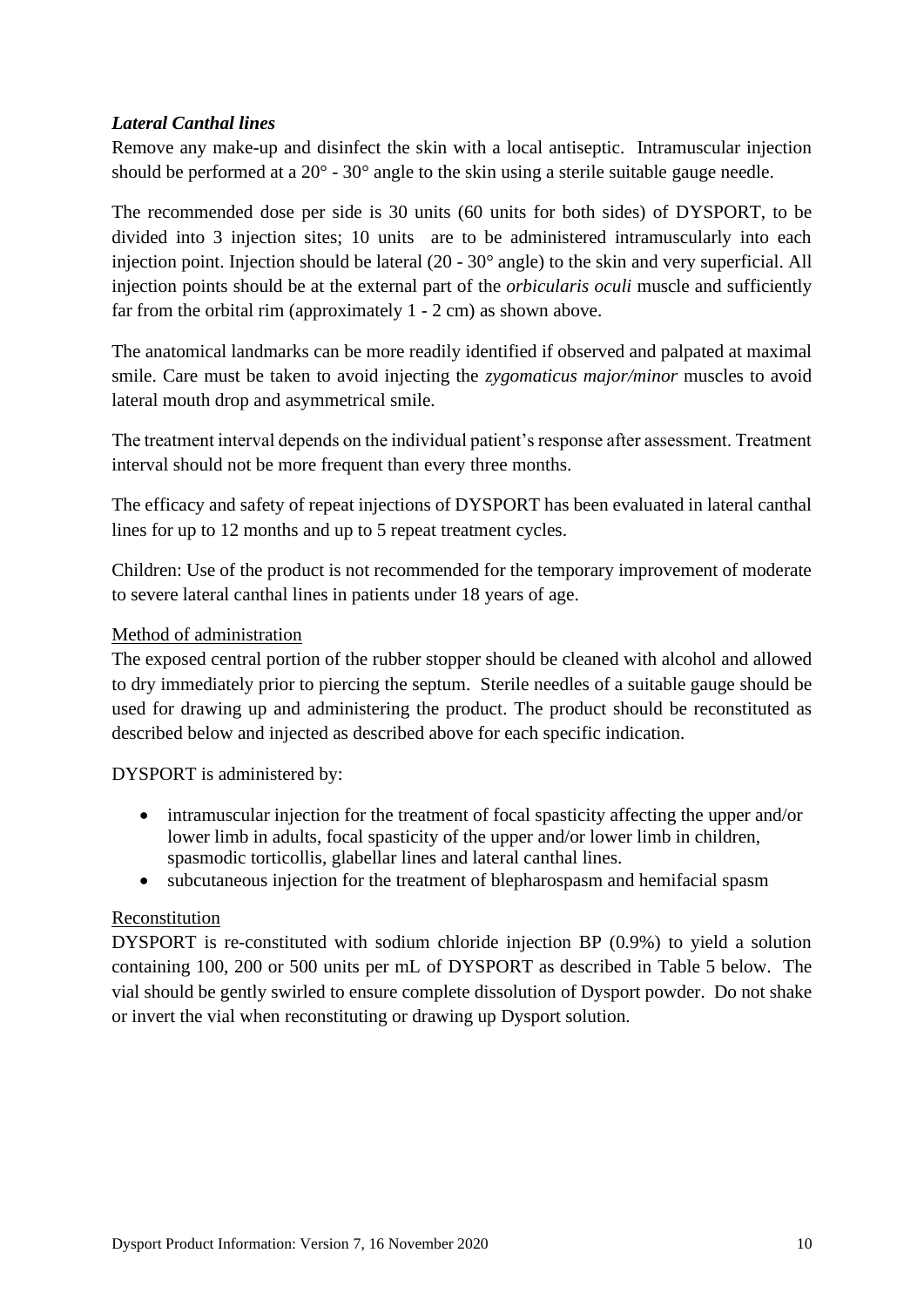<span id="page-10-0"></span>**Table 5: Reconstitution of DYSPORT 125U, 300U, 500U per vial (according to indication specific dosage instructions described above)**

| <b>DYSPORT</b><br><b>Presentation</b> | Solvent added to vial<br>(Sodium chloride 0.9%<br>injection) | <b>Resulting dose</b><br>concentration<br>(DYSPORT Units /<br>0.1mL |
|---------------------------------------|--------------------------------------------------------------|---------------------------------------------------------------------|
| 500 units/vial                        | $1.0$ mL                                                     | 50                                                                  |
|                                       | $2.5$ mL                                                     | 20                                                                  |
|                                       | $5.0$ mL                                                     | 10                                                                  |
| 300 units/vial                        | $0.6$ mL                                                     | 50                                                                  |
|                                       | $1.5$ mL                                                     | 20                                                                  |
|                                       | $3.0$ mL                                                     | 10                                                                  |
| 125 units/vial                        | $0.63$ mL                                                    | 20                                                                  |
|                                       | $1.25 \text{ mL}^*$                                          | $10*$                                                               |

\*This dilution of the 125 U product is an alternative for the glabellar lines and lateral canthal lines indications only.

For paediatric spasticity, which is dosed using unit per body weight, further dilution may be required to achieve the final volume for injection.

## Instructions for use / handling

DYSPORT contains no antimicrobial agent. The product should be administered within one hour of reconstitution to reduce microbiological hazard. If required, it may be held between  $2^{\circ}$ C and  $8^{\circ}$ C for 24 hours after reconstitution. The product is for treatment of one patient only on one occasion. Discard any remaining contents.

Immediately after treatment of the patient, any residual DYSPORT which may be present in either vial or syringe should be inactivated with dilute hypochlorite solution (1% available chlorine). Thereafter, all items should be disposed of in accordance with standard hospital practice. Spillage of DYSPORT should be wiped up with an absorbent cloth soaked in dilute hypochlorite solution.

## **4.3 CONTRAINDICATIONS**

DYSPORT is contra-indicated in individuals with known hypersensitivity to any component of DYSPORT. (see Section 6.1 LIST OF EXCIPIENTS ).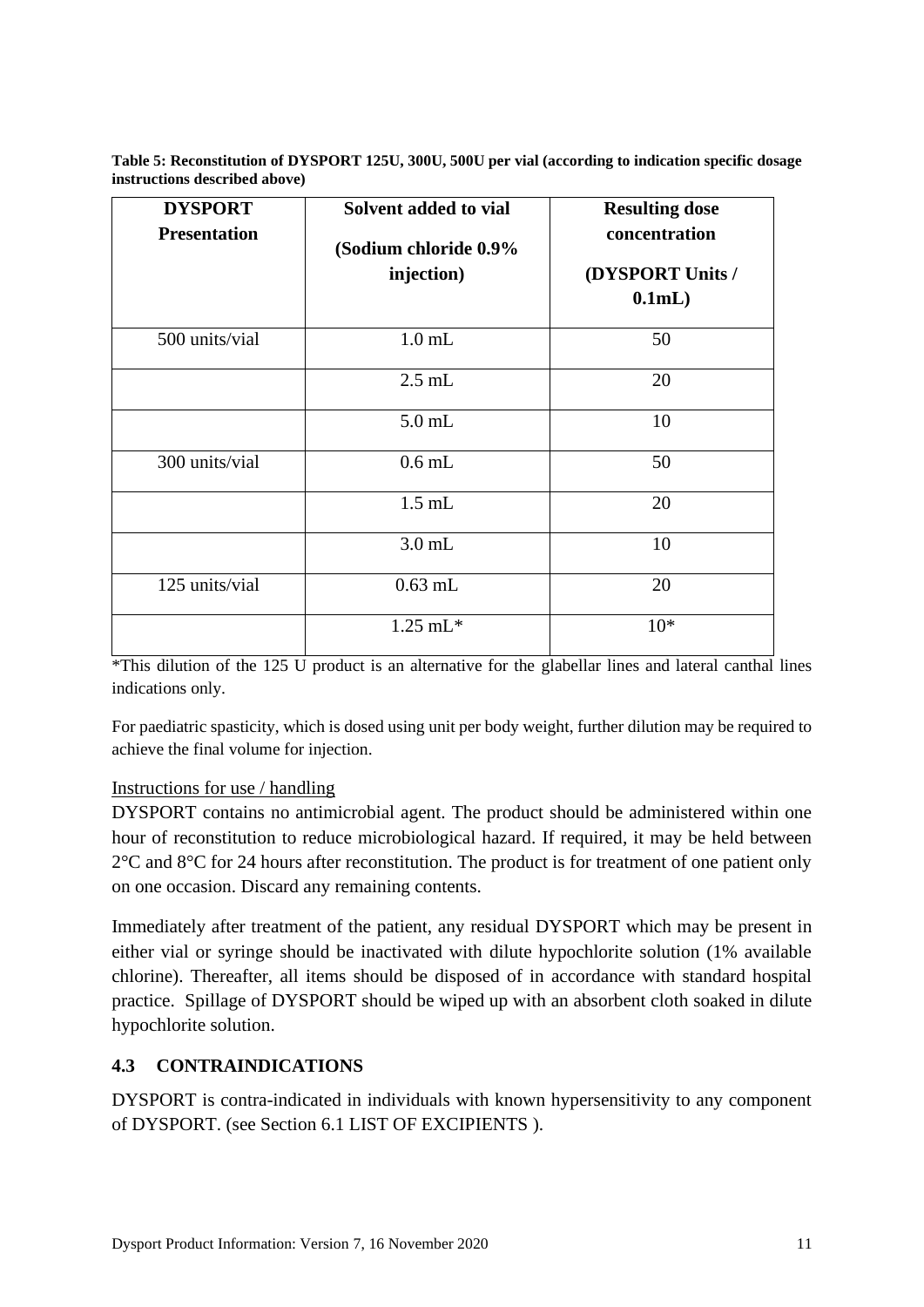DYSPORT is contra-indicated in patients diagnosed with myasthenia gravis or with Eaton-Lambert (myasthenic) syndrome.

DYSPORT is contra-indicated in the presence of any signs of infection at the proposed injection site.

# **4.4 SPECIAL WARNINGS AND PRECAUTIONS FOR USE**

The recommended dosages and frequencies of administration for DYSPORT must not be exceeded. Extensive or inappropriate doses outside the recommended dosage range may lead to an increased risk of adverse effects.

Adverse effects resulting from the distribution of the effects of the toxin to sites remote from the site of administration have been reported. Patients treated with therapeutic doses may present with excessive muscle weakness. The risk of occurrence of such undesirable effects may be reduced by using the lowest effective dose possible and by not exceeding the maximum recommended dose.

DYSPORT should be administered with caution to patients with pre-existing problems in swallowing or breathing as these problems can worsen following the distribution of the effects of toxin into the relevant muscles. Aspiration has occurred in rare cases and is a risk when treating patients who have a chronic respiratory disorder.

Caution should be exercised when treating adult patients, especially the elderly, with focal spasticity affecting the lower limbs, who may be at increased risk of fall. In placebo controlled clinical studies where patients were treated for lower limb spasticity, 6.3% and 3.7% of patients experienced a fall in the DYSPORT and placebo groups, respectively.

Very rare cases of death, occasionally in the context of dysphagia, pneumopathy and/or in patients with significant asthenia have been reported after treatment with botulinum toxin type A or B. Patients with disorders resulting in defective neuro-muscular transmission, difficulty in swallowing or breathing are more at risk of experiencing these effects. In these patients, treatment must be administered under the control of a specialist and only if the benefit of treatment outweighs the risk. Patients and their care-givers must be warned of the necessity of immediate medical treatment in case of problems with swallowing, speech or respiratory disorders.

DYSPORT should only be used with extreme caution and under close supervision in patients with sub-clinical or clinical evidence of any defect in neuromuscular transmission (e.g. druginduced neuromuscular weakness (see 4.5 INTERACTIONS WITH OTHER MEDICINES AND OTHER FORMS OF INTERACTIONS) or undiagnosed myasthenic syndromes). Such patients may have an increased sensitivity to agents such as DYSPORT, which may result in excessive muscle weakness. DYSPORT is not recommended for use in any patients suffering from any of the motor neurone disorders e.g. amyotrophic lateral sclerosis.

Antibody formation to botulinum toxin has been noted rarely in patients receiving DYSPORT. The principal risk factors for the formation of neutralizing antibodies after DYSPORT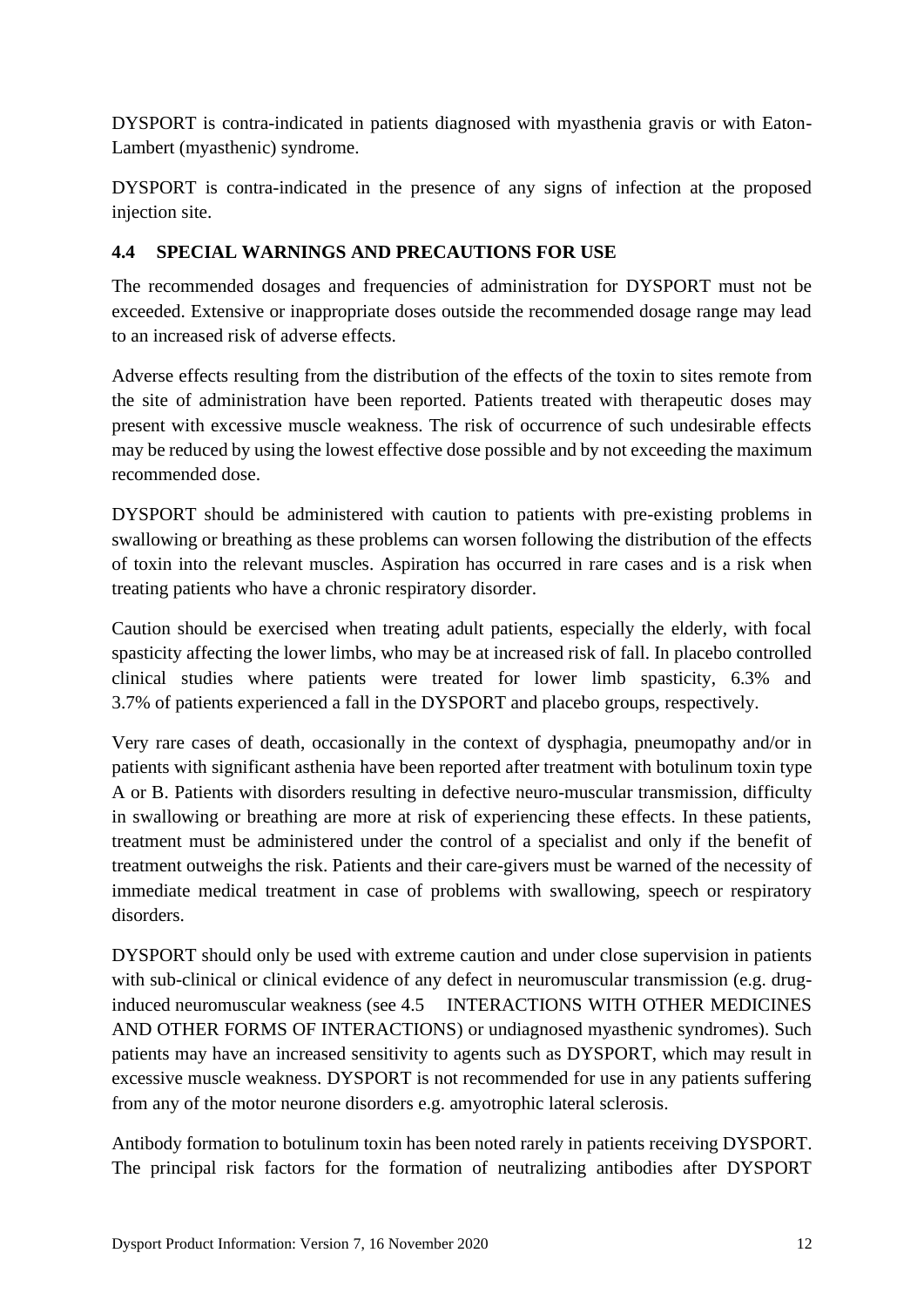treatment are high doses  $(> 600$  units per treatment), short intervals  $(< 3$  months) between injections and booster injections (within the first month of treatment). Clinically, neutralising antibodies might be suspected by substantial deterioration in response to therapy and /or the need for consistent use of increased doses. In three clinical studies investigating the use of DYSPORT to treat upper limb spasticity in adults in whom neutralizing antibodies were evaluated, the presence of such rare antibodies did not appear to have any significant impact on the efficacy of the drug and was not associated with any unexpected safety concerns.

For the treatment of spasticity in children, DYSPORT should only be used in children 2 years of age or over.

As with any intramuscular injection, DYSPORT should be used only where strictly necessary and with due caution in patients with prolonged bleeding times. The same caution applies where there are signs of inflammation at the proposed injection site. In this case, infection must be ruled out (see 4.3 CONTRAINDICATIONS).

It is essential to study the patient's facial anatomy prior to administering DYSPORT for correction of moderate to severe glabellar lines. Facial asymmetry, ptosis, excessive dermatochalasis, scarring and any alterations to this anatomy as a result of previous surgical interventions should be taken into consideration.

This product contains a small amount of human albumin. The risk of transmission of viral infection or prion-related infection such as Creutzfeldt-Jakob disease (CJD) cannot be excluded with absolute certainty following the use of human blood or blood products.

Serious and/or immediate hypersensitivity reactions have been rarely reported. As with all biological products, adrenaline and other precautions as necessary should be available for immediate administration should an anaphylactic reaction occur.

As with any injection, procedure-related injury could occur. An injection could result in localized infection, pain, inflammation, paraesthesia, hypesthesia, tenderness, swelling, erythema and/or bleeding/bruising. Needle-related pain and/or anxiety may result in vasovagal responses, e.g. syncope, hypotension etc. Care should be taken when injecting near vulnerable anatomic structures.

DYSPORT should only be used to treat a single patient, during a single session. Any unused product remaining should be disposed of in accordance with Instructions for Use/ Handling (see 4.2 DOSE AND METHOD OF ADMINISTRATION). Specific precautions must be taken during the preparation and administration of the product and the inactivation and disposal of any unused reconstituted solution.

DUE TO THE LACK OF AN INTERNATIONAL UNIT, DYSPORT IS NOT THERAPEUTICALLY EQUIVALENT TO ANY OTHER BOTULINUM TYPE A TOXIN PREPARATION CURRENTLY AVAILABLE ON THE AUSTRALIAN MARKET. THE POTENCIES OF DYSPORT AND ANY OTHER BOTULINUM TYPE A TOXIN PREPARATION ARE BASED ON DIFFERENT ASSAY METHODS. IN VIEW OF THIS LACK OF HARMONISATION OF UNIT SYSTEMS FOR THE BOTULINUM TYPE A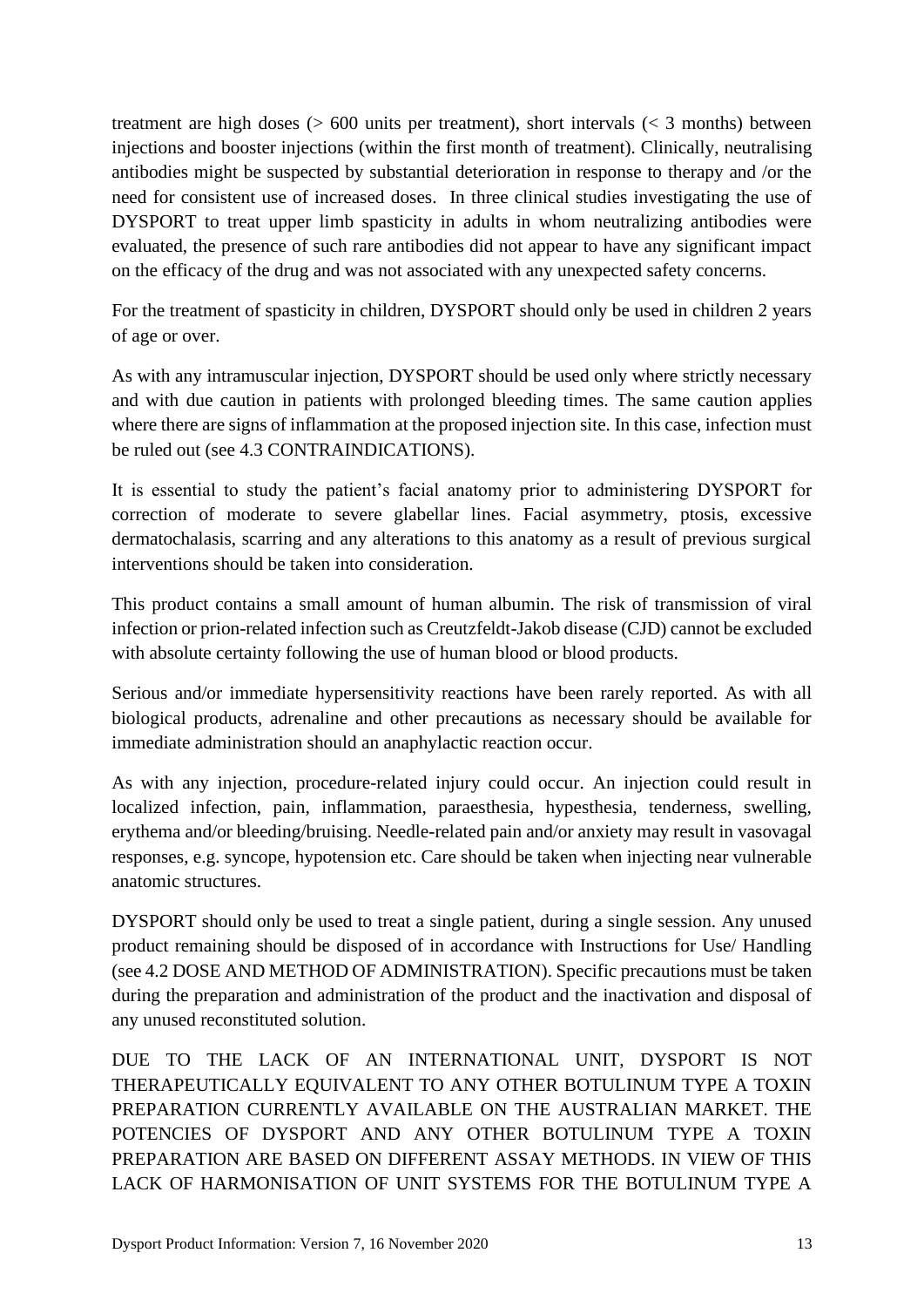TOXINS ON THE MARKET, EXTREME CAUTION IS REQUIRED IF IT SHOULD PROVE NECESSARY TO SUBSTITUTE THE BOTULINUM TYPE A TOXIN OF ONE PHARMACEUTICAL COMPANY BY ANOTHER. THE EFFECT OF ADMINISTERING DIFFERENT BOTULINUM NEUROTOXIN SEROTYPES AT THE SAME TIME OR WITHIN SEVERAL MONTHS OF EACH OTHER IS UNKNOWN. EXCESSIVE NEUROMUSCULAR WEAKNESS MAY BE EXACERBATED BY ADMINISTRATION OF ANOTHER BOTULINUM TOXIN PRIOR TO THE RESOLUTION OF THE EFFECTS OF A PREVIOUSLY ADMINISTERED BOTULINUM TOXIN.

### **Use in the elderly**

Clinical experience has not identified differences in response between the elderly and younger adult patients. In general, elderly patients should be observed to evaluate their tolerability of DYSPORT, due to the greater frequency of concomitant disease and other drug therapy. A reduced dose may be appropriate in elderly patients where reduced muscle mass may exist.

### **Paediatric use**

DYSPORT is approved for the symptomatic treatment of upper and lower limb focal spasticity in children aged 2 years of age and older. For these indications, DYSPORT should only be used in children 2 years of age and older.

Post-marketing reports of possible distant spread of toxin have been very rarely reported in paediatric patients with comorbidities, predominantly with cerebral palsy. In general, the dose used in these cases was in excess of that recommended (see section 4.8 ADVERSE EFFECTS (UNDESIRABLE EFFECTS)).

There have been rare spontaneous reports of death sometimes associated with aspiration pneumonia in children with severe cerebral palsy after treatment with botulinum toxin, including following off label use (e.g. neck area). Extreme caution should be exercised when treating paediatric patients who have significant neurologic debility, dysphagia, or have a recent history of aspiration pneumonia or lung disease. Treatment in patients with poor underlying health status should be administered only if the potential benefit to the individual patient is considered to outweigh the risks.

The safety and effectiveness of DYSPORT for the approved adult indications have not been demonstrated in children.

There were no adverse effects on postnatal growth (including skeletal evaluation), reproductive, neurological and neurobehavioral development when juvenile, rats received 11 administrations over 10 weeks (up to a total cumulative dose of approximately 70U/kg) from the age of weaning on Postnatal Day 21 up to 13weeks of age (comparable to children of 2 years old, to young adulthood).

#### **Effects on laboratory tests**

No data available.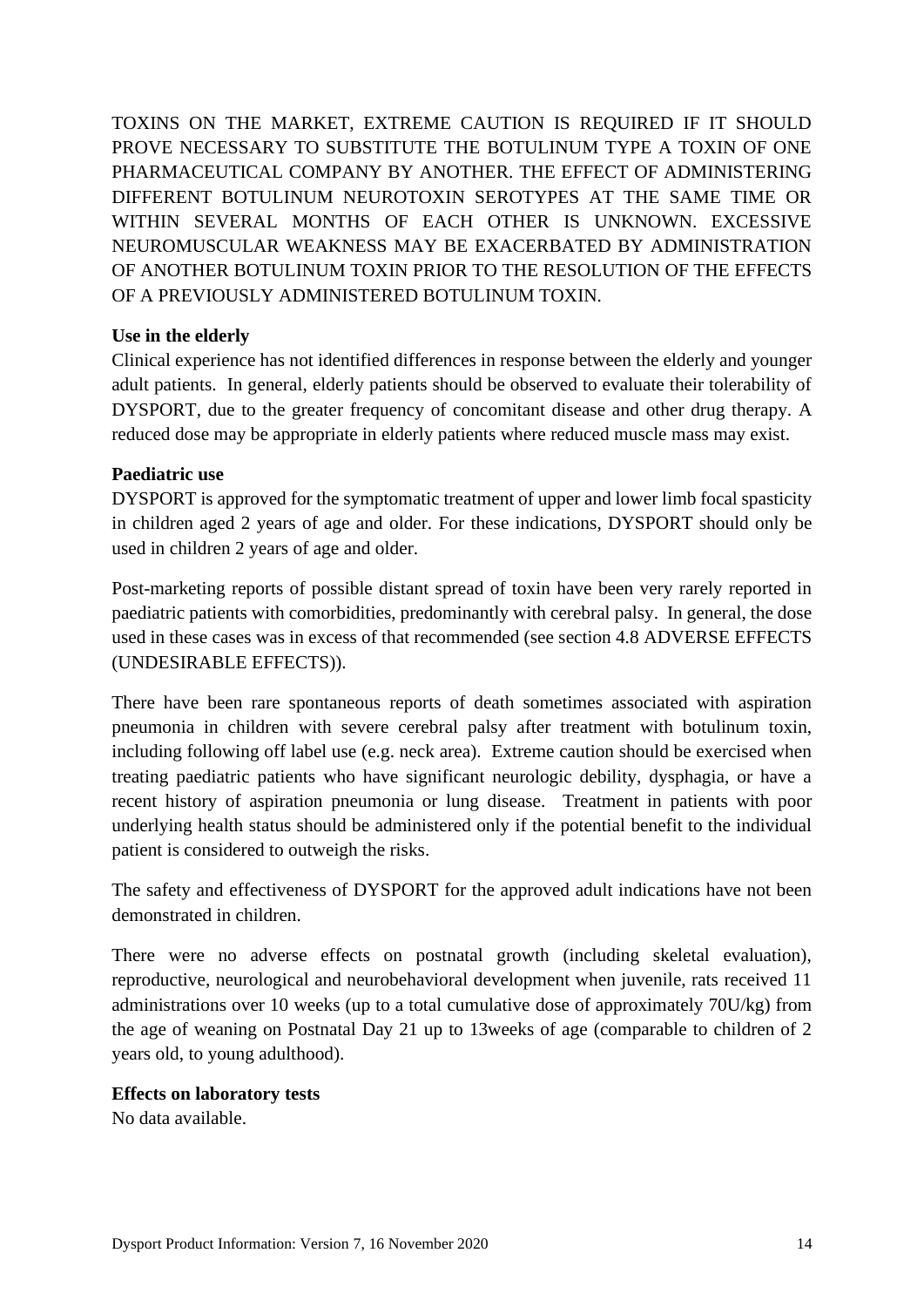# **4.5 INTERACTIONS WITH OTHER MEDICINES AND OTHER FORMS OF INTERACTIONS**

### **Effect of other medicinal products on DYSPORT**

Any drugs which interfere with neuromuscular transmission, such as muscle relaxants; or drugs which interfere with the intraneuronal concentrations of  $Ca^{2+}$ , have the potential to interact with botulinum type A toxin. Aminoglycoside antibiotics cause flaccid paralysis by a similar mechanism to that of botulinum neurotoxin. Therefore, in patients undergoing treatment with DYSPORT, the additive action of aminoglycoside antibiotics may raise the total neuromuscular blockade to the minimum required for an overt effect. Other drugs that may react pharmacologically with botulinum type A toxin include penicillamine, procainamide, spectinomycin, polymixins, tetracyclines and lincomycin. Such drugs should be used with caution in patients treated with botulinum toxin.

### **Effect of DYSPORT on other medicinal products**

No data available.

## **4.6 FERTILITY, PREGNANCY AND LACTATION**

### **Effects on fertility**

Fertility in rats was decreased at intramuscular doses of Clostridium botulinum type A toxinhaemagglutinin complex of 33 units per kg per week in males and 80 units per kg per week in females, due to reduced mating secondary to muscle paralysis.

#### **Use in pregnancy (Category B3)**

There are limited data from the use of DYSPORT in pregnant women. There was no evidence of teratogenicity in rats and rabbits given Clostridium botulinum type A toxin-haemagglutinin complex during the period of organogenesis at respective doses up to 50 and 12 units per kg by daily or weekly intramuscular injection. Maternal toxicity and implantation losses were observed at high doses in both species. Intramuscular administration of Clostridium botulinum type A toxin-haemagglutinin complex to rats during gestation and lactation was associated with slightly reduced pup birth weight and weight gain at severe maternotoxic doses (50 units per kg). Animal studies do not indicate direct or indirect harmful effects with respect to pregnancy, embryofetal development, parturition or postnatal development other than at doses causing maternal toxicity.

DYSPORT should be used during pregnancy only if the benefit justifies any potential risk to the fetus. Caution should be exercised when prescribing to pregnant women.

#### **Use in lactation.**

It is not known whether Clostridium botulinum type A toxin-haemagglutinin complex is excreted in human or animal milk. The use of DYSPORT during lactation cannot be recommended.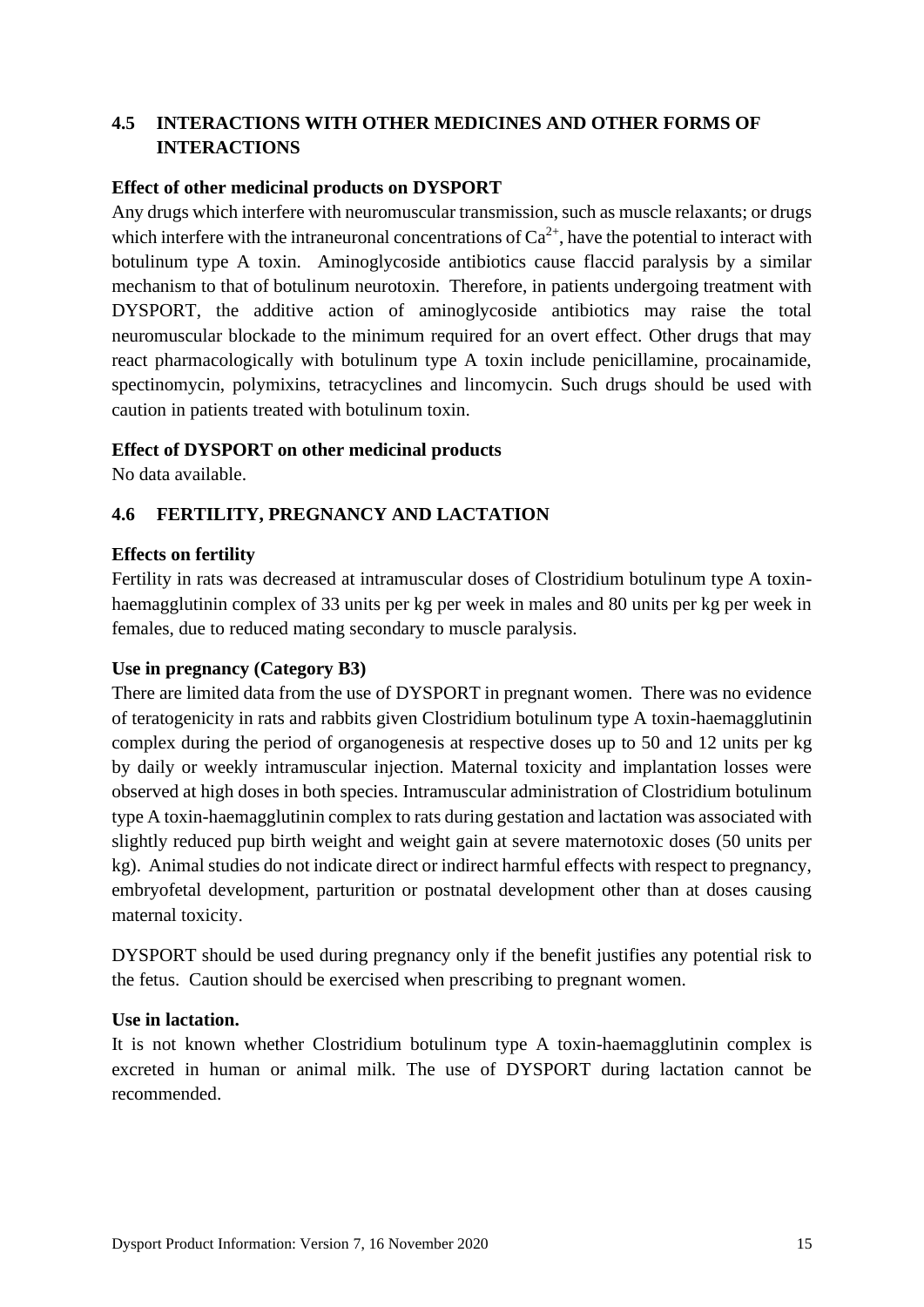# **4.7 EFFECTS ON ABILITY TO DRIVE AND USE MACHINES**

There is a potential risk of muscle weakness or visual disturbances which, if experienced, may temporarily impair the ability to drive or operate machinery.

# **4.8 ADVERSE EFFECTS (UNDESIRABLE EFFECTS)**

Reporting suspected adverse reactions after registration of the medicinal product is important. It allows continued monitoring of the benefit-risk balance of the medicinal product. Healthcare professionals are asked to report any suspected adverse reactions at [www.tga.gov.au/reporting](http://www.tga.gov.au/reporting-problems)[problems.](http://www.tga.gov.au/reporting-problems)

The following section is presented in terms of, firstly, those adverse effects which have been reported in association with the use of DYSPORT in all approved indications and secondly, any additional adverse effects associated with each specific indication for which DYSPORT may be used. Only those adverse effects which are considered possibly or probably related to treatment with DYSPORT are included in this section and the frequency of reporting is indicated as follows:

# **Very common >1/10: Common >1/100, <1/10: Uncommon >1/1000, <1/100: Rare >1/10 000, < 1/1000: Very rare <1/10 000.**

# *General*

In clinical trials in patients suffering from blepharospasm, hemifacial spasm, torticollis or spasticity associated with cerebral palsy or stroke, approximately 30% of patients treated with DYSPORT experienced an adverse event.

## **Nervous system disorders**

Rare: Neuralgic amyotrophy / muscular atrophy

## **Skin and subcutaneous tissue disorders**

Uncommon: Pruritis

Rare: Rash

# **General disorders and administration site conditions**

Common: Asthenia, fatigue (exhaustion, lethargy, tiredness, and/or asthenia), Influenza like illness, injection site pain / bruising / swelling / reddening

## *Focal spasticity affecting the upper limbs in adults*

The following adverse events were observed in adult patients treated with DYSPORT for focal spasticity affecting the upper limbs:

## **General disorders and administration site conditions**

Common: Injection site reactions (e.g. pain, erythema, swelling etc.) asthenia, fatigue, influenza like illness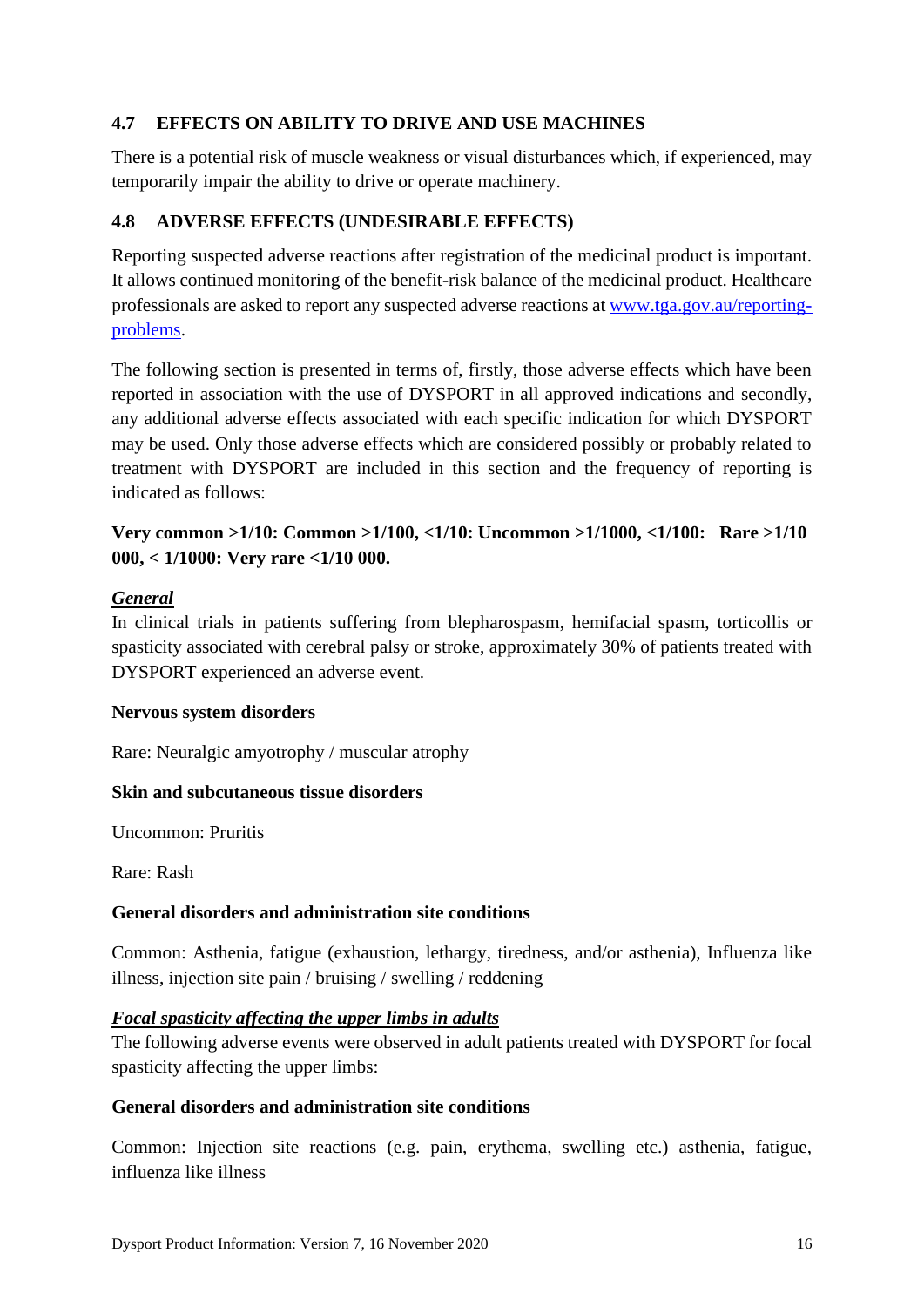## **Gastrointestinal disorders**

## Uncommon: Dysphagia\*

\*The frequency for dysphagia was derived from pooled data from open-label studies. Dysphagia was not observed in the double-blind studies in the upper limb spasticity indication

### **Musculoskeletal and connective tissue disorders**

Common: Muscular weakness, musculoskeletal pain, pain in extremity

### *Focal spasticity affecting the lower limbs in adults.*

The following adverse events were observed in adult patients treated with DYSPORT for focal spasticity affecting the lower limbs.

### **General disorders and administration site conditions**

Common: Asthenia, fatigue, influenza-like illness, injection site reactions (pain, bruising, rash, pruritis)

### **Injury, poisoning and procedural complications**

Common: Fall

### **Musculoskeletal and connective tissue disorders**

Common: Muscular weakness, myalgia

#### **Gastrointestinal disorders**

Common: Dysphagia

When treating both upper and lower limbs concomitantly with DYSPORT at a total dose of up to 1500 U, there are no safety findings in addition to those expected from treating either upper limb or lower limb muscles alone.

#### *Spasmodic torticollis*

In 21 clinical trials involving approximately 4100 patients the following adverse effects were reported:

#### **Nervous system disorders**

Common: Headache, dizziness, facial paresis

#### **Eye disorders**

Common: Vision blurred, visual acuity reduced

Uncommon: Diplopia

#### **Respiratory, thoracic and mediastinal disorders**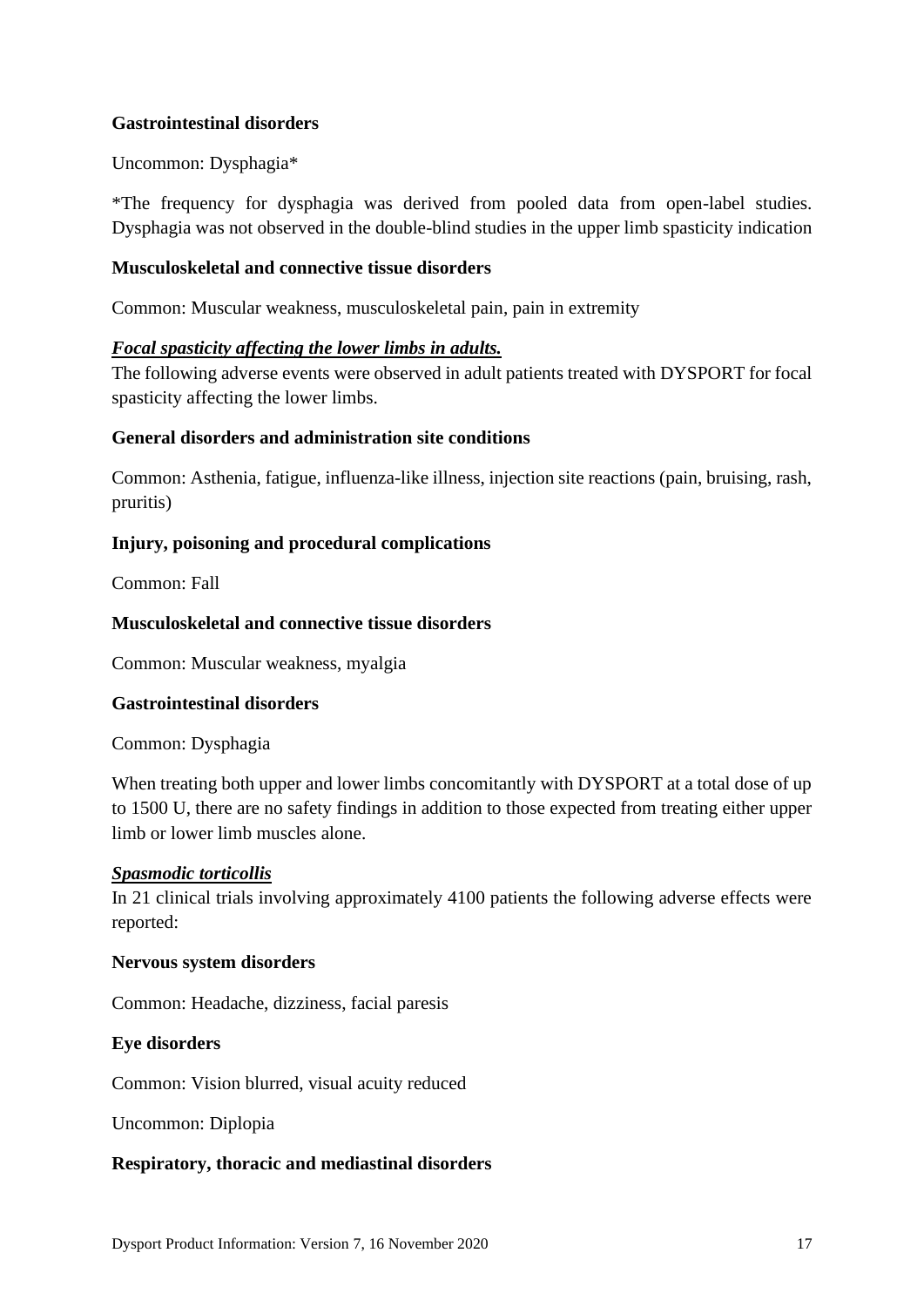Common: Dysphonia, dyspnoea

Rare: Aspiration, pharyngitis

### **Gastrointestinal disorders**

Very common: Dysphagia, dry mouth

Uncommon: Nausea

### **Musculoskeletal and connective tissue disorders**

Very common: Muscle weakness

Common: Neck pain, musculoskeletal pain, myalgia, pain in extremity, musculoskeletal stiffness

Uncommon: Muscle atrophy, jaw disorder

Dysphagia appeared to be dose related and occurred most frequently following injection into the sternomastoid muscle. A soft diet may be required until symptoms resolve.

In addition, during clinical trials, there have been reports of increased salivation in two patients, the causality of which was not assessed by the reporting investigator.

### *Focal spasticity of lower limbs children aged 2 years and older*

The following adverse events were observed in paediatric patients treated with DYSPORT for lower limb spasticity.

#### **Musculoskeletal and connective tissue disorders**

Common: Myalgia, muscular weakness

## **Renal and urinary disorders**

Common: Urinary incontinence

#### **General disorders and administration site conditions**

Common: Influenza-like illness, injection site reaction (e.g. pain, erythema, bruising etc.), gait disturbance, fatigue

Uncommon: Asthenia

#### **Injury, poisoning and procedural complications**

Common: Fall

## *Focal spasticity of upper limbs in children aged 2 years and older*

The following adverse events were observed in paediatric patients treated with DYSPORT for upper limb spasticity.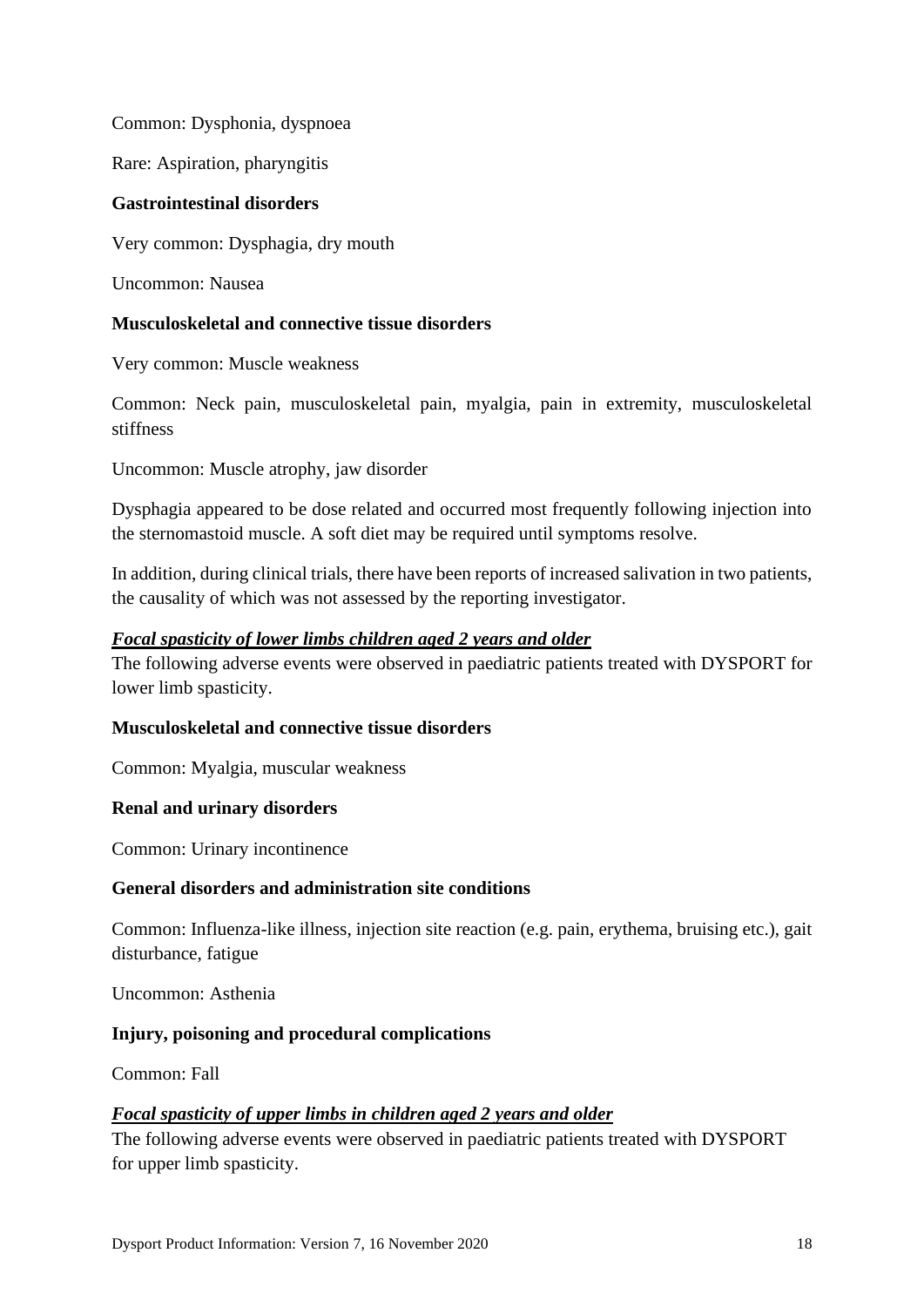### **Musculoskeletal and connective tissue disorders**

Common: Muscular weakness, Pain in extremity

Uncommon: Myalgia

#### **General disorders and administration site conditions**

Common: Influenza-like illness, Asthenia, Fatigue, Injection site bruising

Uncommon: Injection site eczema, Injection site pain, Injection site rash, Injection site swelling

#### **Skin and subcutaneous tissue disorders**

Common: Rash

#### *Focal spasticity of upper and lower limbs in children aged 2 years and older*

When treating upper and lower limbs concomitantly with DYSPORT at a total dose of up to 30 U/kg or 1000 U whichever is lower, there are no safety findings in addition to those expected from treating either upper limb or lower limb muscles alone.

#### *Blepharospasm and hemifacial spasm*

In 13 clinical trials involving approximately 1400 patients treated with DYSPORT the following adverse effects were reported:

#### **Nervous system disorders**

Common: Facial paresis

Uncommon: VIIth nerve paralysis

#### **Eye disorders**

Very common: Ptosis

Common: Diplopia, dry eyes, lacrimation increased

Rare: Ophthalmoplegia, photophobia, lagophthalmos

#### **Skin and subcutaneous tissue disorders**

Common: Eyelid oedema

Rare: Entropion

In addition, there was 1 report of dysphagia, 19 reports of facial stiffness / numbness, 4 reports of conjunctivitis, 2 reports of facial swelling and 3 reports of local burning sensation from a clinical trial where the reporting investigator did not provide an assessment of causality of the reaction with treatment with DYSPORT.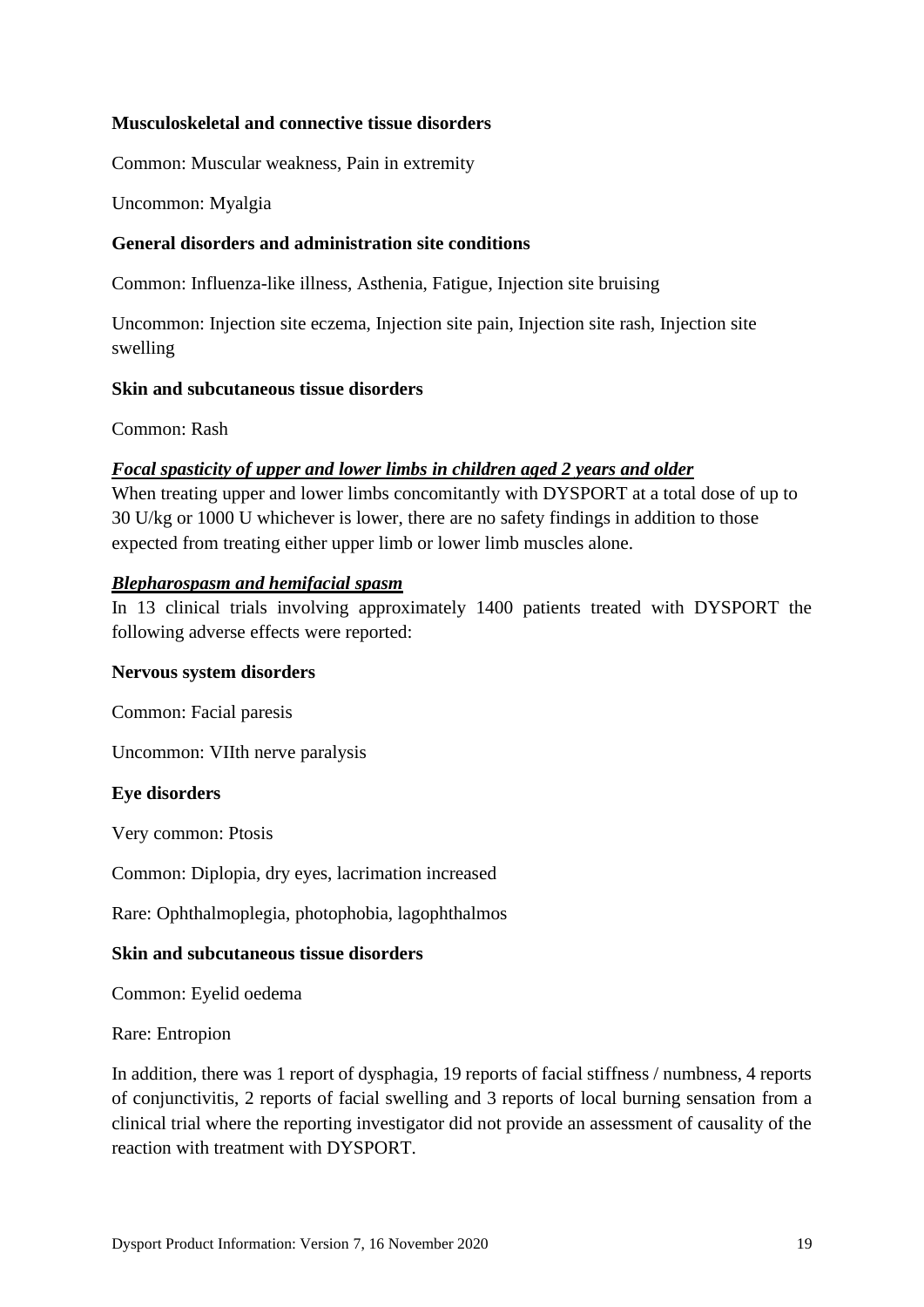## *Glabellar lines*

In clinical studies, over 1500 patients with moderate to severe glabellar lines have been treated at the recommended dose of 50 Units in double-blind placebo-controlled (Y-97-52120-718 and Y-97-52120-719) and long-term open-label (Y-97-52120-720) studies.

In double-blind placebo-controlled single dose studies, 22.5% of patients treated at the recommended DYSPORT dose (50U) and 16.6% of patients treated with placebo, experienced an adverse effect that was related to treatment. In the long-term open-label dose Phase III study in which patients received multiple injection cycles, 26% of patients experienced at least one treatment related adverse effect after the first injection. The incidence of treatment related adverse effects decreased over repeat cycles.

The most frequently occurring related adverse effects are headache and injection site reactions. Most of the adverse effects reported were of mild to moderate severity.

Patients receiving the recommended dose of 50 units experienced the following adverse effects.

### **Nervous system disorders**

Very common: Headache

Common: Facial paresis

### **Eye disorders**

Common: Asthenopia, ptosis, eyelid oedema, lacrimation increased, dry eye, muscle twitching

Uncommon: Visual impairment, vision blurred, diplopia

Rare: eye movement disorders excluding diplopia

## **Skin and subcutaneous tissue disorders**

Uncommon: Pruritis, skin rash

Rare: Urticaria

## **Immune System Disorders**

Uncommon: Hypersensitivity

#### **Musculoskeletal and connective tissue disorders**

Common: Muscular weakness of adjacent muscle to the area of injection. This may commonly lead to eyelid ptosis, asthenopia or uncommonly to paresis of facial muscles or visual disturbances.

#### **General disorders and administration site conditions**

Very common: Injection site reactions (including pain, bruising, pruritis, paraesthesia, erythema, rash). Note these events were also frequently seen in placebo group.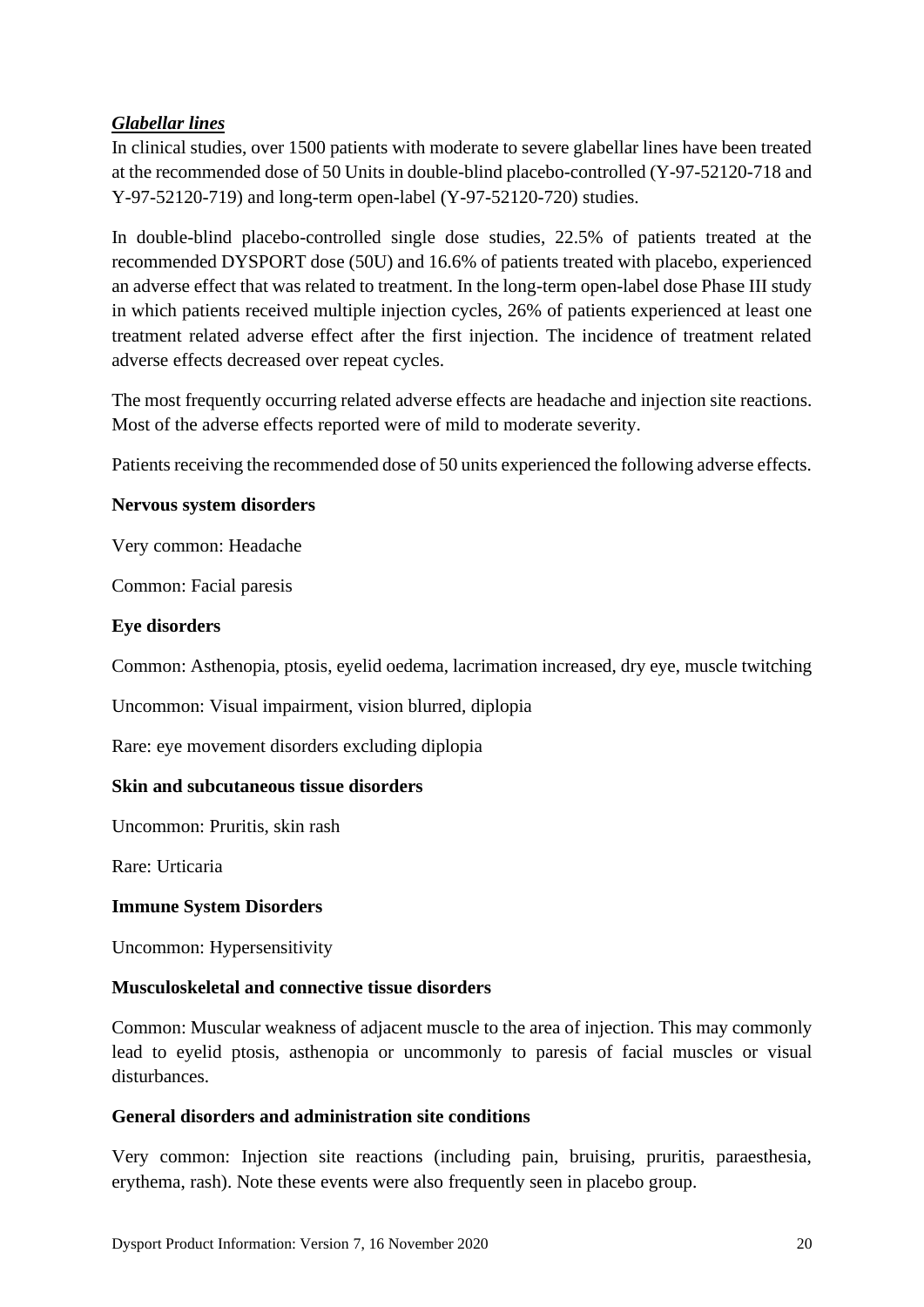Injection site haemorrhage was also noted in an open label study.

Side effects may occur due to deep or misplaced injections of DYSPORT temporarily paralysing other nearby muscle groups.

## *Lateral Canthal Lines*

Based on placebo-controlled clinical trials, patients could experience an adverse effect after the first injection of DYSPORT at a rate of 6.2 % for the treatment of lateral canthal lines (2.9 % for placebo). Most of these adverse effects were of mild to moderate severity and reversible. The most frequent adverse effects were injection site reactions, headache and eyelid oedema for lateral canthal lines.

## **Nervous system disorders**

Common: Headache

**Eye disorders**

Common: Eyelid oedema

Uncommon: Dry eye

## **General disorders and administration site conditions**

Common: Injection site reactions (e.g. haematoma, pruritus and swelling)

# **Injury, poisoning and procedural complications**

Common: Periorbital haematoma

In general, treatment/injection technique related reactions occurred within the first week following injection and were transient. The incidence of treatment/injection technique related reactions decreased over repeat cycles.

The safety profile of DYSPORT for concomitant treatment of glabellar lines and lateral canthal lines was evaluated in the open label part of a phase III study; the nature and frequency of adverse events were comparable to what was observed when patients were treated for the individual indications.

## *Post-Marketing reports*

The profile of adverse effects reported to the company during post-marketing use reflects the pharmacology of the product and those seen during clinical trials. During post-marketing surveillance studies, ptosis was rarely observed in patients treated for spasmodic torticollis. In addition in the same studies, nausea was reported as uncommon.

During a post-marketing surveillance study a number of reports of neck / shoulder pain (22), unspecified pain (10), heavy head / neck / shoulder (5), local pain (2), rigid neck (1), muscle soreness (1), ear pain (1), back pain (1), neck tension (1), arm pain (1), heavy arm (1), neuralgia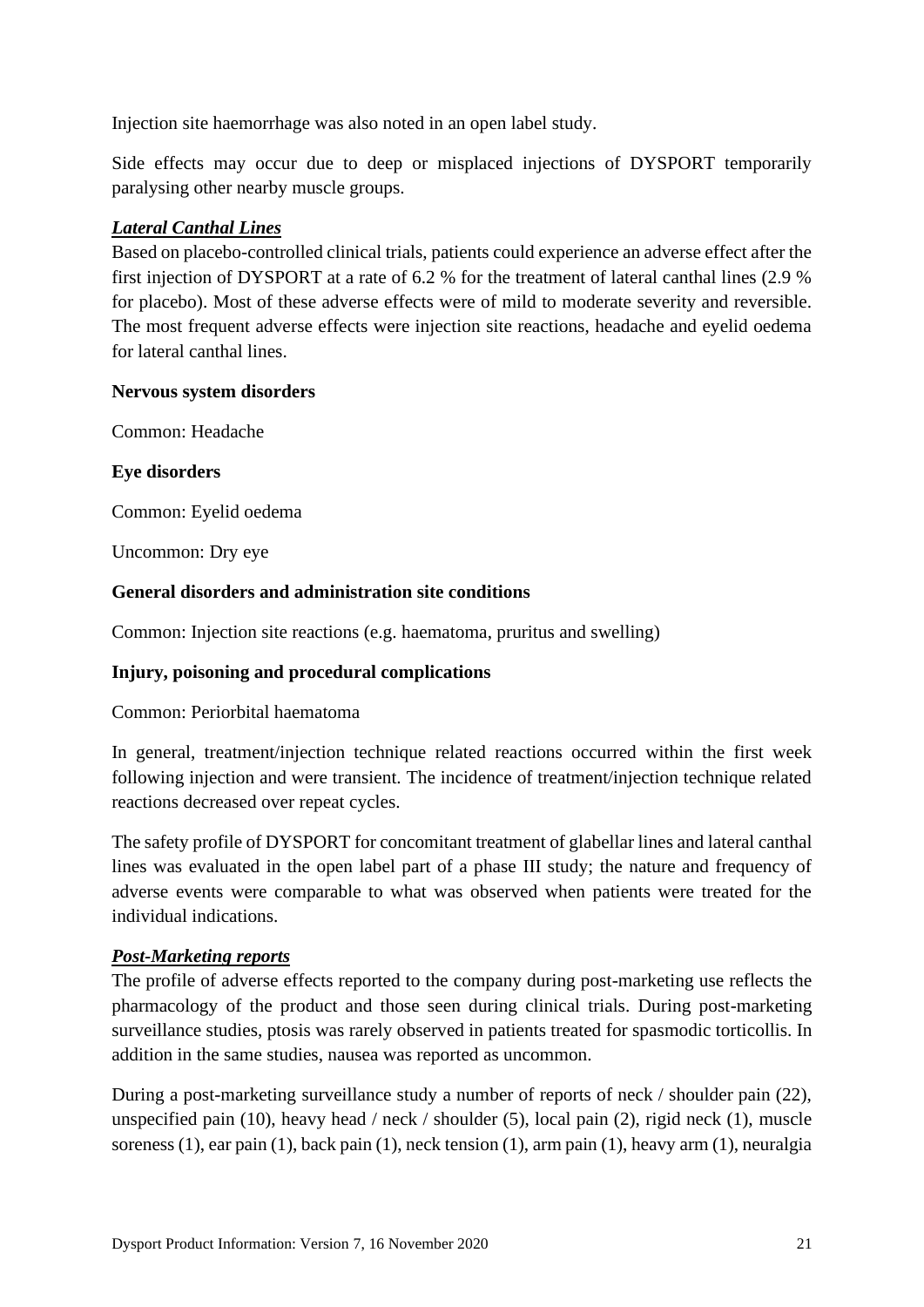(1) and muscle pain (1) were received which were assessed by the reporters as being related to treatment.

*Hypersensitivity:* There have been sporadic reports of hypersensitivity.

*Adverse effects resulting from distribution of the effects of the toxin*: Adverse effects resulting from distribution of the effects of the toxin to sites remote from the site of injection have been very rarely reported (excessive muscle weakness, dysphagia, aspiration pneumonia that may be fatal).

# **4.9 OVERDOSE**

For information on the management of overdose, contact the Poisons Information Centre on 13 11 26 (Australia).

Excessive doses may produce distant and profound neuromuscular paralysis. Overdose could lead to an increased risk of the neurotoxin entering the bloodstream and may cause complications associated with the effects of oral botulinum poisoning (e.g. dysphagia and dysphonia). Respiratory support may be required where excessive doses cause paralysis of respiratory muscles. There is no specific antidote; antitoxin should not be expected to be beneficial and general supportive care is advised. In the event of overdose the patient should be medically monitored for any signs and/or symptoms of excessive muscle weakness or muscle paralysis. Symptomatic treatment should be instigated if necessary.

Symptoms of overdose may not present immediately following injection. Should accidental injection or oral ingestion occur the patient should be medically supervised for several weeks for any signs and/or symptoms of excessive muscle weakness or muscle paralysis.

# **5 PHARMACOLOGICAL PROPERTIES**

# **5.1 PHARMACODYNAMIC PROPERTIES**

Pharmacotherapeutic group: Other muscle relaxants, peripherally acting agents.

ATC Code: M03AX01

# **Mechanism of action**

## Pharmacodynamic effects

Clostridium botulinum type A toxin-haemagglutinin complex blocks peripheral cholinergic transmission at the neuromuscular junction by a presynaptic action at a site proximal to the release of acetylcholine. The toxin acts within the nerve ending to antagonise those events that are triggered by Ca2+ which culminate in transmitter release. It does not affect postganglionic cholinergic transmission or postganglionic sympathetic transmission.

The action of toxin involves an initial binding step whereby the toxin attaches rapidly and avidly to the presynaptic nerve membrane. Secondly, there is an internalisation step in which toxin crosses the presynaptic membrane, without causing onset of paralysis. Finally the toxin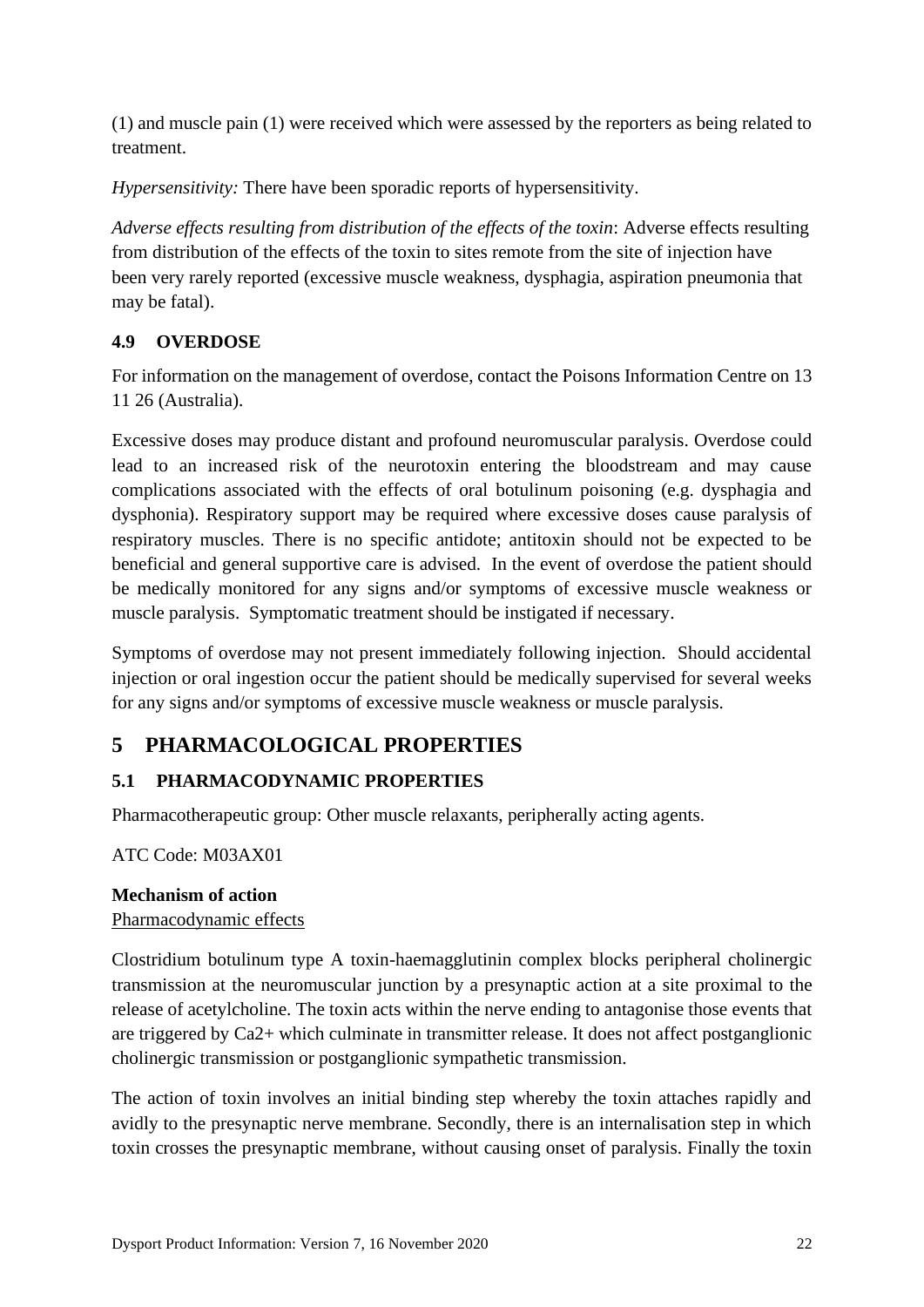inhibits the release of acetylcholine by disrupting the Ca2+ mediated acetylcholine release mechanism, thereby diminishing the endplate potential and causing paralysis.

Recovery of impulse transmission occurs gradually as new nerve terminals sprout and contact is made with the postsynaptic motor endplate, a process which takes 6 - 8 weeks in the experimental animal.

## **Clinical trials**

## *Focal spasticity affecting the upper limb in adults*

The efficacy and safety of DYSPORT for the treatment of upper limb spasticity was evaluated in a randomized, multi-centre, double-blind, placebo-controlled study that included 238 patients (159 DYSPORT and 79 placebo) with upper limb spasticity (Modified Ashworth Scale (MAS) score  $\geq$  2 in the primary targeted muscle group (PTMG: finger, or wrist, or elbow flexors) for toxin naive subjects or MAS score  $\geq$ 3 in the PTMG for toxin non-naive subjects where at least 4 months elapsed since their last botulinum toxin injection, of any serotype) who were at least 6 months post-stroke or post-traumatic brain injury.

The Modified Ashworth Scale (MAS) is the most commonly used measure of efficacy in the reduction of upper limb spasticity and is a direct measure of the degree of spasticity. The MAS assessment of spasticity involves separate assessment of the muscle tone of the elbow, wrist and fingers. The investigator or an appropriate delegate (e.g. physiotherapist) assesses the resistance encountered to passive movement at each joint on a six-point scale as follows:

- $0 =$  No increase in muscle tone.
- 1 = Slight increase in muscle tone, manifested by a catch and release, or by minimal resistance at the end of the range of motion when the affected part is moved in flexion or extension.
- 1+= Slight increase in muscle tone, manifested by a catch, or by minimal resistance throughout the remainder  $\left(\frac{1}{2}\right)$  of the range of movement (ROM).
- $2 =$  More marked increase in muscle tone through most of ROM, but affected part easily moved.
- $3 =$  Considerable increase in muscle tone, passive movement difficult.
- $4 =$  Affected part rigid in flexion or extension.

The total volume (i.e. 5.0 mL) of either DYSPORT 500 U (N=80), DYSPORT 1000 U (N=79), or placebo  $(N=79)$  was injected intramuscularly into the affected upper limb muscles. The volume of either DYSPORT or placebo injected in the PTMG is presented in [Table 6.](#page-23-0) After injection of the PTMG the remainder of the dose (2.0 or 3.0 mL) was injected into at least two additional upper limb muscles. Muscles suggested to the investigator are listed in [Table 6.](#page-23-0) No more than 1.0 mL was allowed to be administered per injection site. However more than one injection site per muscle was permitted.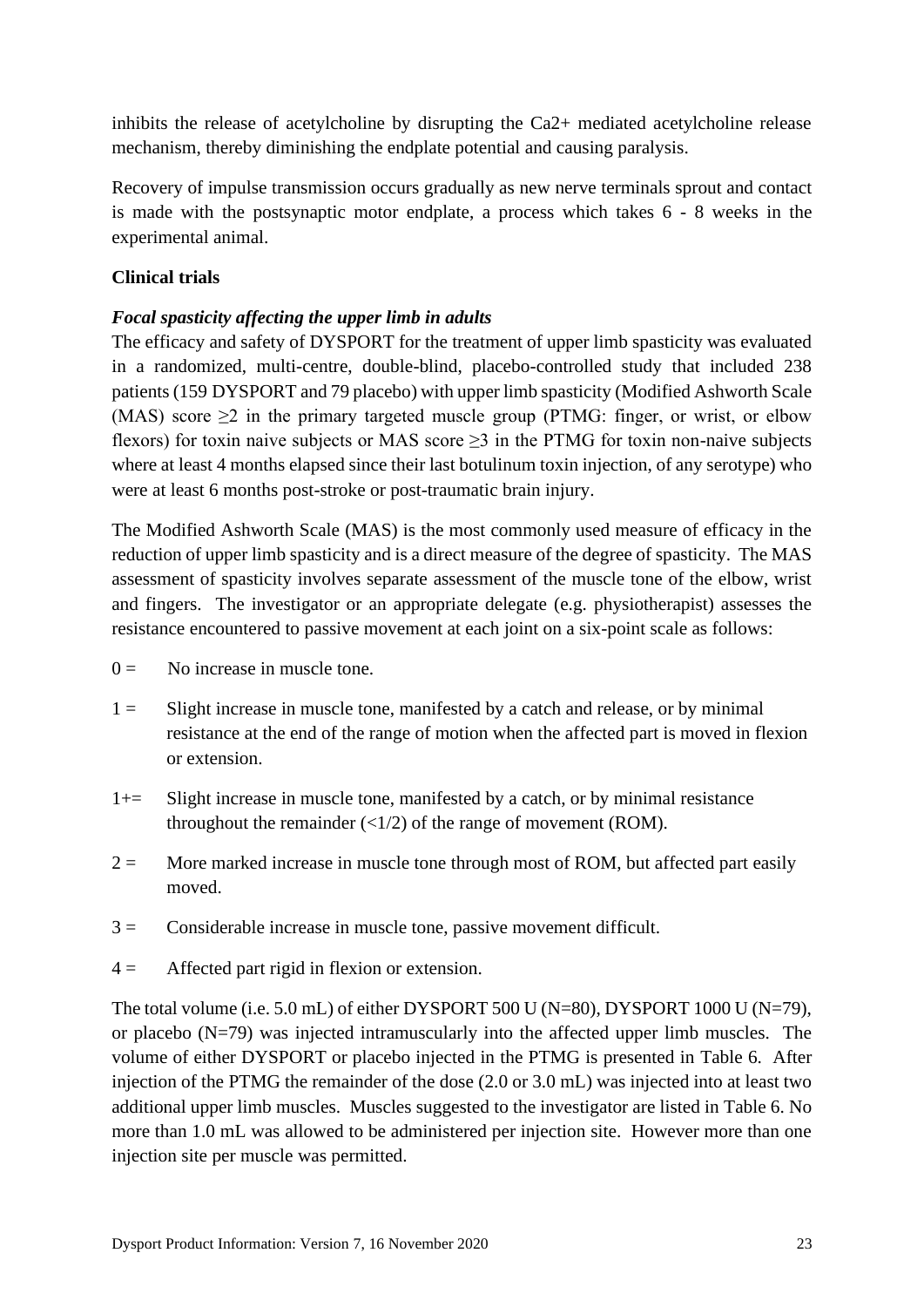An EMG/nerve stimulator was used to assist in proper muscle localization for injection. Patients were followed for 24 weeks.

<span id="page-23-0"></span>

| Table 6: Dose Range per Muscle |  |  |  |  |
|--------------------------------|--|--|--|--|
|--------------------------------|--|--|--|--|

| <b>Muscles Injected</b>            | <b>Volume</b> | <b>DYSPORT</b>   | <b>DYSPORT</b>    |  |
|------------------------------------|---------------|------------------|-------------------|--|
|                                    | (mL)          | 500 U            | 1000 <sub>U</sub> |  |
| <b>Wrist Flexors</b>               |               |                  |                   |  |
| Flexor carpi radialis*             | $1$ mL        | 100 U            | 200U              |  |
| Flexor carpi ulnaris*              | $1$ mL        | 100 U            | 200 U             |  |
| <b>Finger Flexors</b>              |               |                  |                   |  |
| Flexor digitorum profundus*        | $1$ mL        | $100 \mathrm{U}$ | 200 U             |  |
| Flexor digitorum<br>superficialis* | $1$ mL        | 100 U            | 200 U             |  |
| <b>Flexor Pollicis Longus</b>      | $1$ mL        | 100 U            | 200 U             |  |
| <b>Adductor Pollicis</b>           | $0.25$ mL     | 25 U             | 50 U              |  |
| <b>Elbow Flexors and Pronators</b> |               |                  |                   |  |
| Brachioradialis*                   | $1$ mL        | 100 U            | 200 U             |  |
| Brachialis*                        | 2 mL          | 200 U            | 400 U             |  |
| Biceps Brachii                     | 2 mL          | 200 U            | 400 U             |  |
| <b>Pronator Teres</b>              | $1$ mL        | 100 U            | 200 U             |  |
| <b>Shoulder Muscles</b>            |               |                  |                   |  |
| Triceps Brachii (long head)        | $1.5$ mL      | $150 \mathrm{U}$ | 300 U             |  |
| Pectoralis Major                   | $1.5$ mL      | 150 U            | 300 U             |  |
| Subscapularis                      | $1.5$ mL      | 150 U            | 300 U             |  |
| Latissimus Dorsi                   | $1.5\;\rm mL$ | 150 U            | 300 U             |  |

### \* PTMG

The primary efficacy variable was the PTMG tone at week 4, as measured by the derived MAS and the first secondary endpoint was the Physician Global Assessment (PGA). The PGA was based on answer to the following question: "How would you rate the response to treatment in the subject's upper limb since the last injection?". Responses were made on a 9-point rating scale (-4: markedly worse, -3: much worse -2: worse, -1: slightly worse, 0: no change, +1: slightly improved, +2: improved, +3: much improved, +4: markedly improved). Results at week 4 and week 12 are presented in [Table 7](#page-24-0) and [Table 8,](#page-25-0) respectively.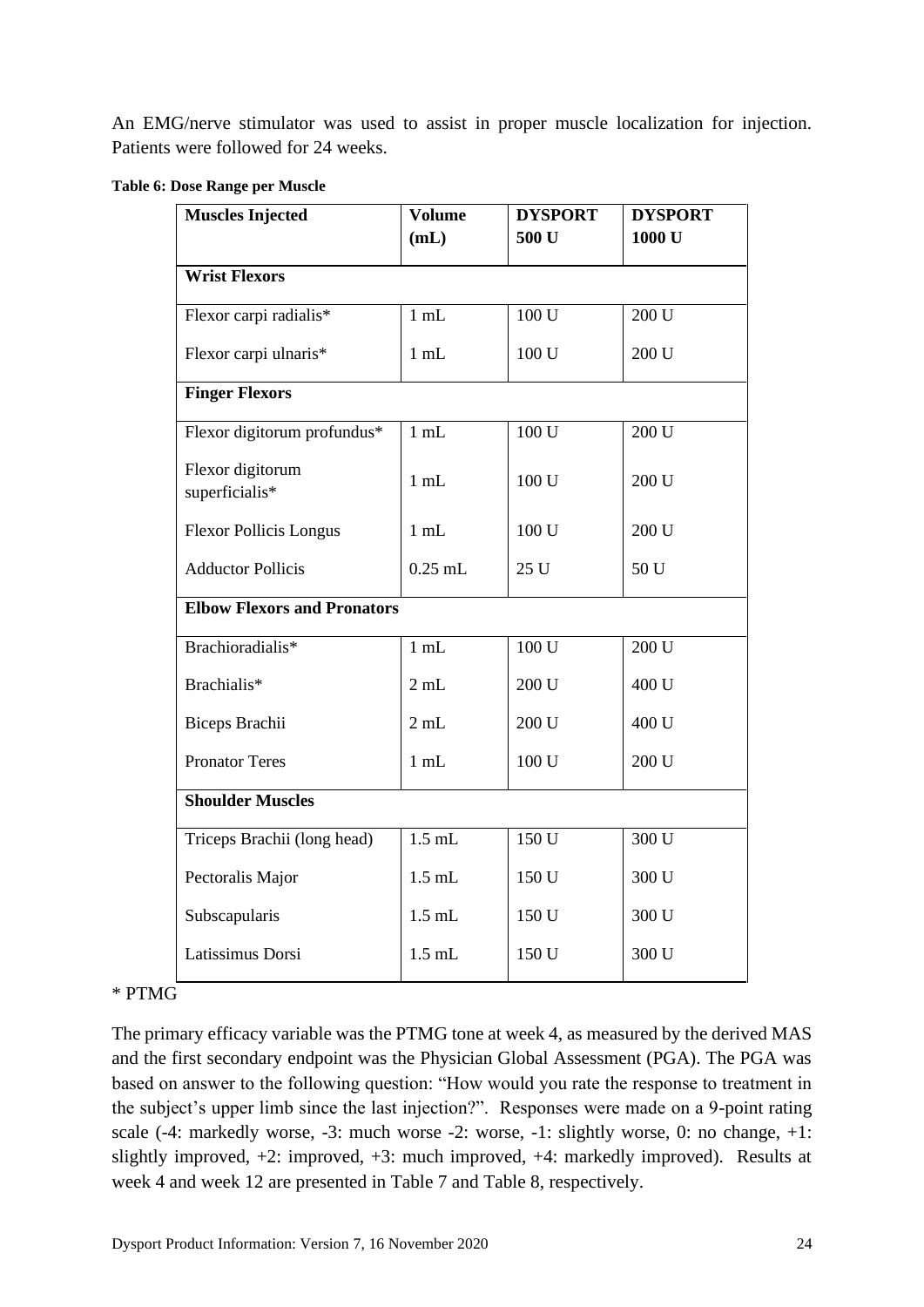<span id="page-24-0"></span>

| Table 7: Primary Endpoint PTMG MAS, First secondary endpoint PGA and MAS by Muscle Group at |  |
|---------------------------------------------------------------------------------------------|--|
| Week 4                                                                                      |  |

|                                                                | Placebo  | <b>DYSPORT</b>        | <b>DYSPORT</b>         |  |  |
|----------------------------------------------------------------|----------|-----------------------|------------------------|--|--|
|                                                                | $(N=79)$ | $(500 \text{ units})$ | $(1000 \text{ units})$ |  |  |
|                                                                |          | $(N=80)$              | $(N=79)$               |  |  |
| Baseline PTMG Muscle Tone on the<br>MAS (Mean (SD))            | 3.9(0.4) | 3.9(0.5)              | 3.9(0.4)               |  |  |
| LS Mean Change from Baseline in<br>PTMG Muscle Tone on the MAS | $-0.3$   | $-1.2**$              | $-1.4**$               |  |  |
| LS Mean PGA of Response to Treatment                           | 0.7      | $1.4*$                | 1.8**                  |  |  |
| Baseline Wrist Flexor Muscle Tone on                           | 3.7(0.5) | 3.5(0.8)              | 3.5(0.7)               |  |  |
| the MAS (Mean (SD))                                            | $(n=54)$ | $(n=57)$              | $(n=58)$               |  |  |
| LS Mean Change from Baseline in Wrist                          | $-0.3$   | $-1.4**$              | $-1.6***$              |  |  |
| Flexor Muscle Tone on the MAS                                  | $(n=54)$ | $(n=57)$              | $(n=58)$               |  |  |
| Baseline Finger Flexor Muscle Tone on                          | 3.8(0.5) | 3.8(0.7)              | 3.7(0.6)               |  |  |
| the MAS (Mean (SD))                                            | $(n=70)$ | $(n=66)$              | $(n=73)$               |  |  |
| LS Mean Change from Baseline in                                | $-0.3$   | $-0.9*$               | $-1.2**$               |  |  |
| Finger Flexor Muscle Tone on the MAS                           | $(n=70)$ | $(n=66)$              | $(n=73)$               |  |  |
| Baseline Elbow Flexor Muscle Tone on                           | 3.5(0.7) | 3.7(0.6)              | 3.6(0.7)               |  |  |
| the MAS (Mean (SD))                                            | $(n=56)$ | $(n=62)$              | $(n=48)$               |  |  |
| LS Mean Change from Baseline in                                | $-0.3$   | $-1.0*$               | $-1.2**$               |  |  |
| Elbow Flexor Muscle Tone on the MAS                            | $(n=56)$ | $(n=61)$              | $(n=48)$               |  |  |
| <b>Baseline Shoulder Extensors Muscle</b>                      | 3.5(0.7) | 3.0(0.8)              | 2.7(0.5)               |  |  |
| Tone on the MAS (Mean (SD))                                    | $(n=12)$ | $(n=7)$               | $(n=6)$                |  |  |
| Mean Change from Baseline in Shoulder                          | $-0.4$   | $-0.6$                | $-0.7$                 |  |  |
| Extensors Muscle Tone on the MAS (1)                           | $(n=12)$ | $(n=7)$               | $(n=6)$                |  |  |
| * $p \le 0.0004$ ; ** $p \le 0.0001$ ; LS= Least Square        |          |                       |                        |  |  |

(1): No statistical tests performed due to low frequency by treatment and placebo groups.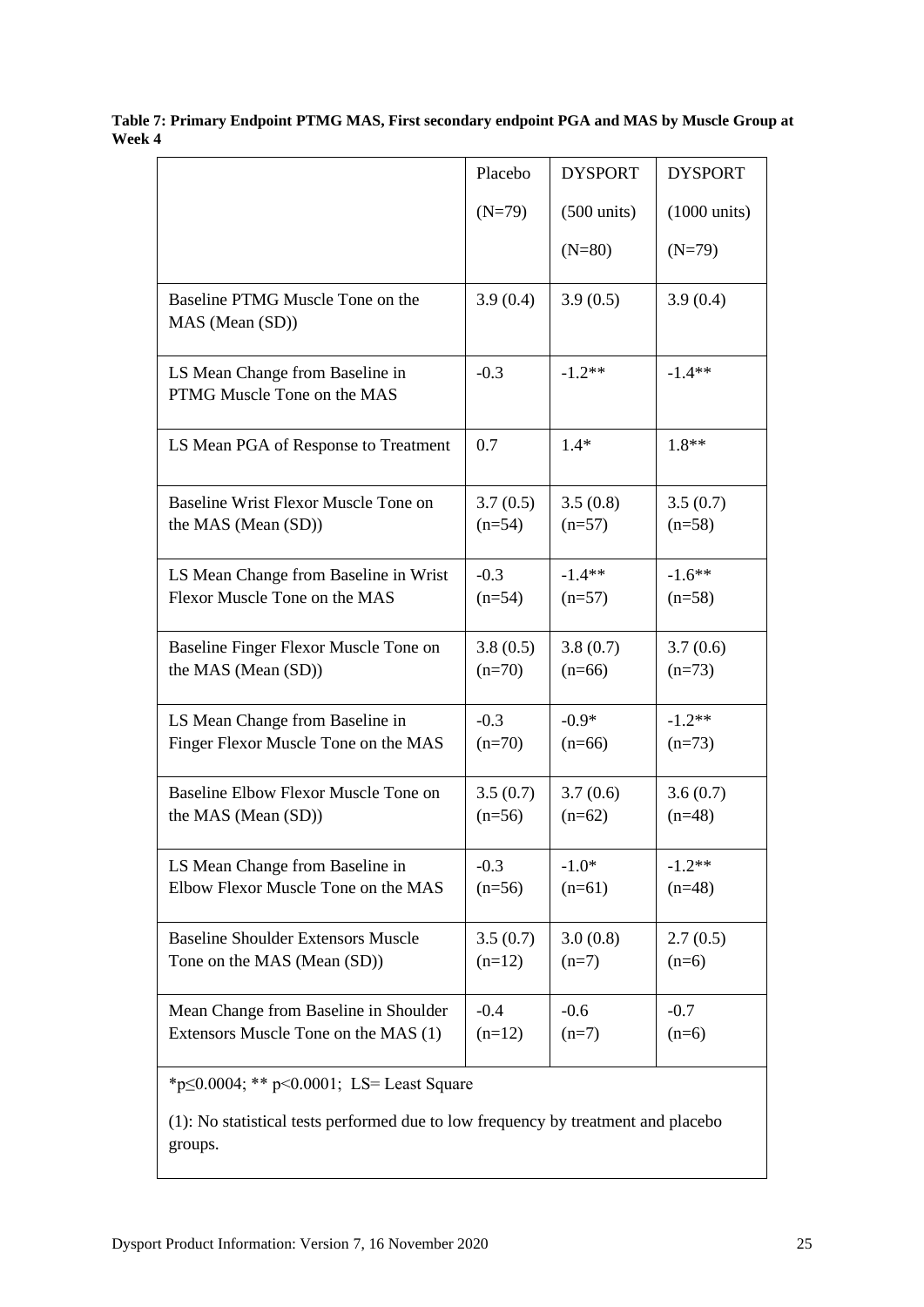|                                                                                               | Placebo  | <b>DYSPORT</b>        | <b>DYSPORT</b>         |  |  |
|-----------------------------------------------------------------------------------------------|----------|-----------------------|------------------------|--|--|
|                                                                                               | $(N=79)$ | $(500 \text{ units})$ | $(1000 \text{ units})$ |  |  |
|                                                                                               |          | $(N=80)$              | $(N=79)$               |  |  |
| LS Mean Change from Baseline in                                                               | $-0.1$   | $-0.7***$             | $-0.8***$              |  |  |
| PTMG Muscle Tone on the MAS                                                                   | $n=75$   | $n=76$                | $n=76$                 |  |  |
| LS Mean PGA of Response to Treatment                                                          | 0.4      | $0.5$ (ns)            | $1.0**$                |  |  |
|                                                                                               | $n=75$   | $n=76$                | $n=75$                 |  |  |
| LS Mean Change from Baseline in Wrist                                                         | $-0.3$   | $-0.7*$               | $-0.9**$               |  |  |
| Flexor Muscle Tone on the MAS                                                                 | $n=52$   | $n = 54$              | $n=56$                 |  |  |
| LS Mean Change from Baseline in Finger                                                        | $-0.1$   | $-0.4*$               | $-0.6***$              |  |  |
| Flexor Muscle Tone on the MAS                                                                 | $n=67$   | $n=62$                | $n=70$                 |  |  |
| LS Mean Change from Baseline in Elbow                                                         | $-0.3$   | $-0.7**$              | $-0.8***$              |  |  |
| Flexor Muscle Tone on the MAS                                                                 | $n=53$   | $n = 58$              | $n=46$                 |  |  |
| Mean Change from Baseline in Shoulder                                                         | 0.0      | $-0.9$                | 0.0                    |  |  |
| Extensors Muscle Tone on the MAS (1)                                                          | $n=12$   | $n=7$                 | $n=6$                  |  |  |
| *p<0.05; **p<0.01; ***p<0.001; ****p $\leq$ 0.0001; LS= Least Square; ns = not<br>significant |          |                       |                        |  |  |
| (1): No statistical tests performed due to low frequency by treatment and placebo             |          |                       |                        |  |  |

<span id="page-25-0"></span>**Table 8: Primary Endpoint PTMG MAS, First secondary endpoint PGA and MAS by Muscle Group at Week 12**

To investigate the effect of treatment on functional impairment, assessments on the Disability Assessment Scale [DAS] were performed. DYSPORT 1000U produced a statistically significant increase in the number of DAS responders (subjects achieving a one grade or greater improvement) relative to placebo for the Principal Target of Treatment at Week 4 and 12,

groups.

.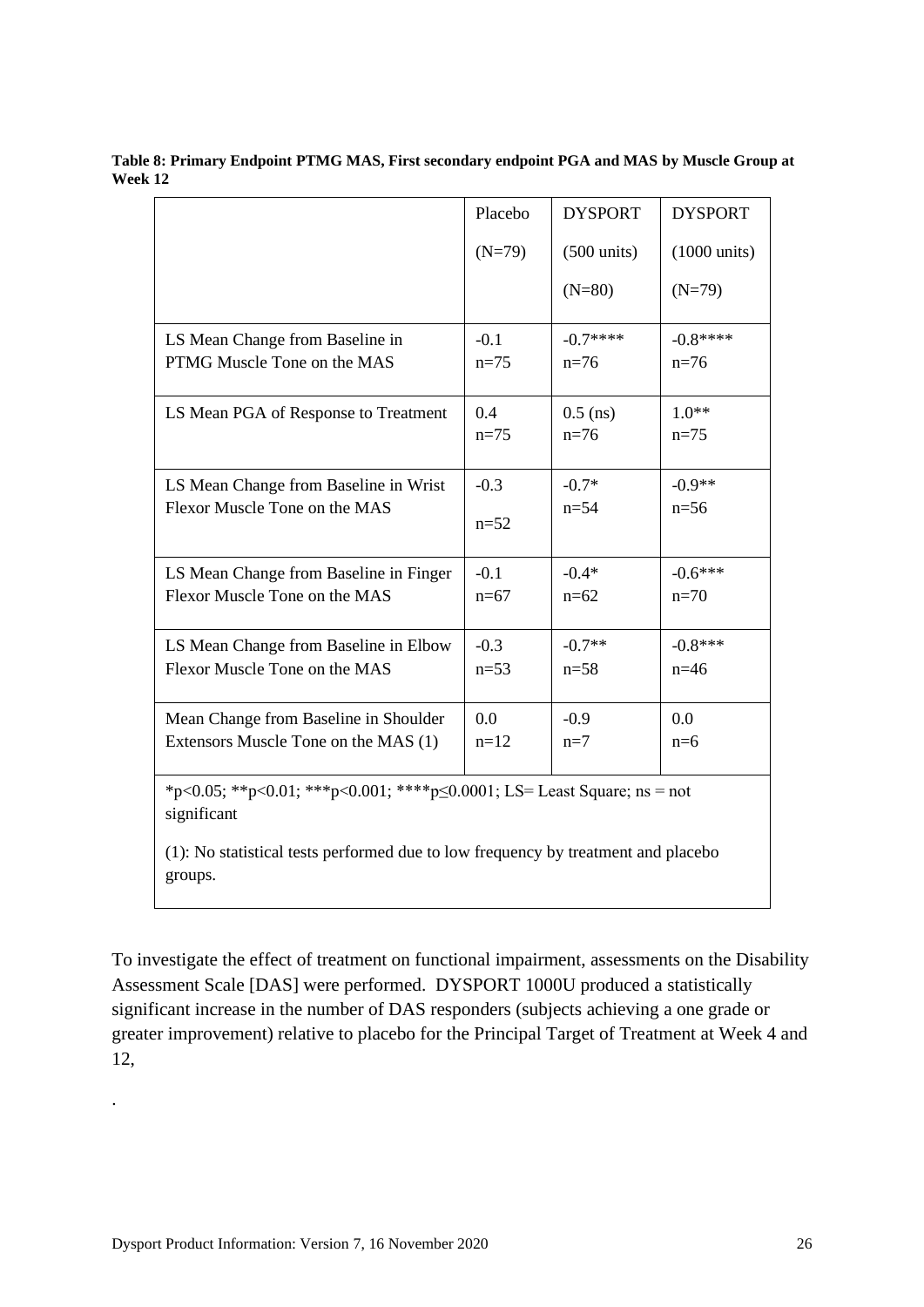| <b>Treatment Group</b> | Week 4       | Week 12      |
|------------------------|--------------|--------------|
|                        | % Responders | % Responders |
| DYSPORT 500U           | $50.0$ (ns)  | $41.3$ (ns)  |
|                        | $n=80$       | $n=76$       |
|                        |              |              |
| DYSPORT 1000U          | $62.0**$     | 55.7***      |
|                        | $n = 78$     | $n=76$       |
|                        |              |              |
| Placebo                | 39.2         | 32.9         |
|                        | $n=79$       | $n=75$       |
|                        |              |              |

**Table 9: Disability Assessment Scale\* Score Responders for the Principal Target of Treatment - ITT Population**

\*\*p<0.01; \*\*\*p<0.001; ns = not significant

\*Domains included in DAS are hygiene, limb position, dressing and pain.

Both 500U and 1000U resulted in statistically significant improvements in spasticity angle and spasticity grade, as assessed by the Tardieu Scale, at week 4 in all muscle groups (finger, wrist or elbow flexors) when compared to placebo. Reductions in spasticity grade were also significant at week 12 for all muscle groups at the 1000U dose when compared to placebo.

DYSPORT 1000U statistically improved the active range of motion (AROM) by clinically meaningful margins in the elbow (+18.3degrees, Baseline 138.7 degrees), wrist (+35.2 degrees, Baseline 63.2 degrees) and finger muscles (+11.8 degrees, Baseline 47.5 degrees) at Week 4 while there was no improvement in placebo group. DYSPORT 500U showed similar benefit on finger muscles AROM.

Improvements in ease of applying a splint by the subject were statistically significantly greater in the DYSPORT 1000U and 500U treatment groups than in the placebo group at Weeks 4 and 12.

In a subsequent open-label extension study, re-treatment was determined by clinical need after a minimum of 12 weeks. Doses greater than 1000U and up to 1500U were permitted when the shoulder muscles were injected. Subjects with co-existing lower limb spasticity were able to receive injections of DYSPORT 500U into the affected lower limb in addition to 1000U in the upper limb, with a maximum total dose of 1500U.After repeated administration, the efficacy of DYSPORT is maintained for up to 1 year as assessed by MAS (as evidenced by the responder rates ranging from 75% to 80% in the open label study compared to 75% in the placebo-controlled study) and PGA when injected in the upper limb muscles. DYSPORT effect was also maintained or improved on passive function (Disability Assessment Scale), spasticity (Tardieu scale), AROM and ease of applying splints.

## *Focal spasticity affecting the lower limbs in adults*

The efficacy and safety of DYSPORT for the treatment of lower limb spasticity was evaluated in a pivotal randomized, multi-centre, double-blind, placebo-controlled study that included 385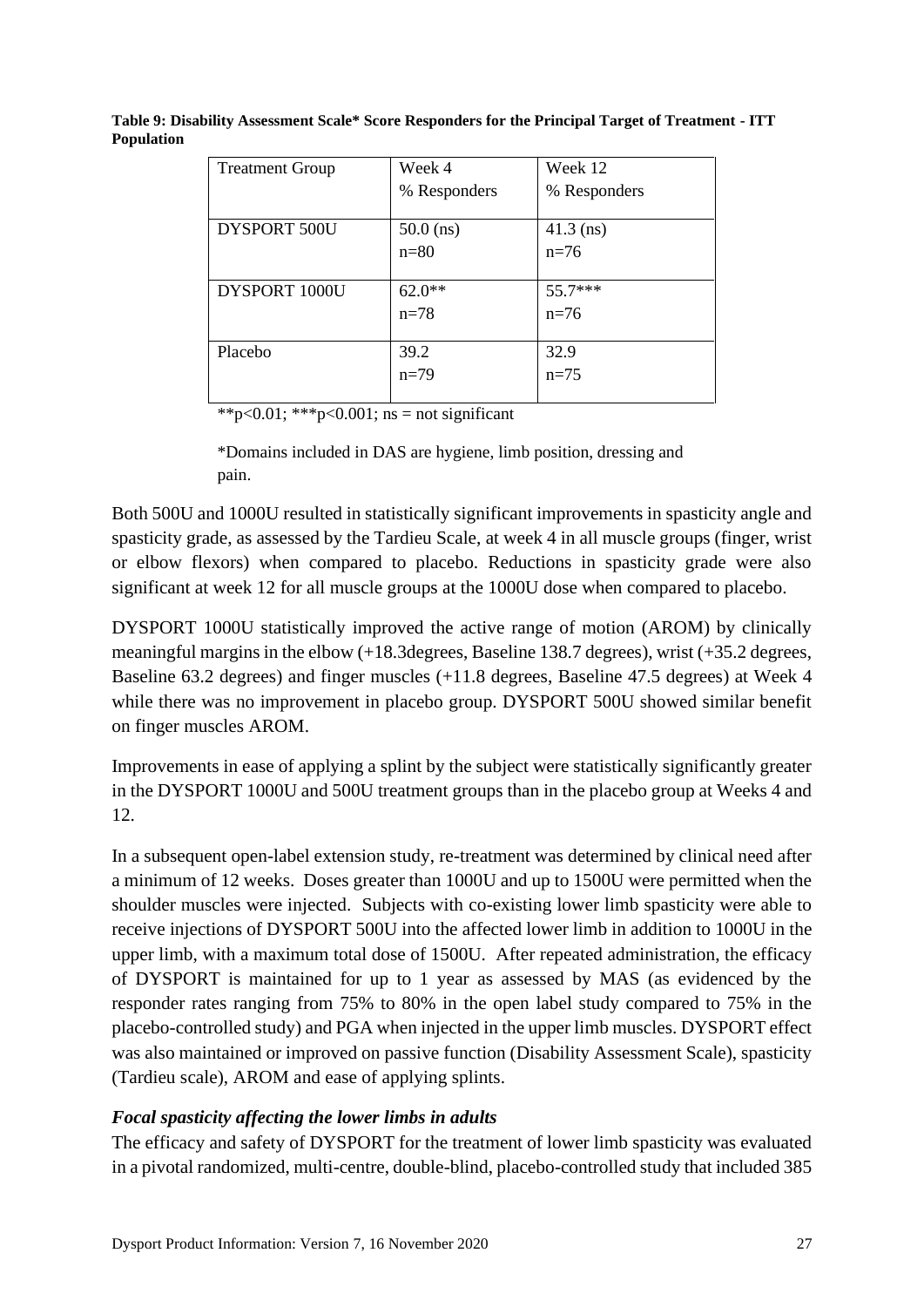post-stroke and brain injury patients (255 DYSPORT and 130 placebo treated subjects) with lower limb spasticity. The primary end point was Modified Ashworth Scale (MAS) score assessed at the ankle joint.

The total volume of 7.5 mL of either DYSPORT 1000U (N=127), DYSPORT 1500U (N= 128) or Placebo ( $N = 128$ ) was divided between the gastrocnemius and soleus muscles and at least one other lower limb muscle according to clinical presentation.

When assessing MAS at the ankle with the knee extended (involving all plantar flexors), statistically significant improvement was observed for 1500U. When assessing MAS at the ankle with the knee flexed (involving all plantar flexors except the gastrocnemius), statistically significant improvement was observed for both 1000U and 1500U.

Improvements in the spasticity at the ankle joint were also demonstrated using the Tardieu Scale (TS) with statistically significant improvements in the spasticity severity grade observed at both the 1000U and 1500U doses. DYSPORT treatment was also associated with statistically significant clinical improvement at both doses as measured by the Physician Global Assessment (PGA) Score.

Numerical improvement in ankle dorsiflexion for the higher Dysport dose was seen with the change peaking at 4 weeks post administration. Additional endpoints such as reduction in pain, using walking aids and quality of life measures did not show statistically significant improvement.

On completion of this study, 345 patients entered an open-label extension study in which retreatment with DYSPORT 1000U or 1500U was determined by clinical need. Subjects with co-existing upper limb spasticity were able to receive injections of DYSPORT 500U into the affected upper limb in addition to 1000U in the lower limb, with a maximum total dose of 1500U. Improvements in efficacy parameters (MAS, PGA and TS) seen after 4 weeks of double blind treatment with DYSPORT in the lower limb continued to improve over repeated treatment. Improvement in walking speed was not observed after a single treatment in the double blind study but was observed after repeated treatment.

Improvements in 10-m walking speed (comfortable and maximal, with or without shoes) were observed, which increased with successive treatment cycles. No significant improvements in lower limb pain using the SPIN scale, use of walking aids or quality of life measures were observed.

Several small studies in adult lower limb spasticity did not show a significant benefit.

# *Spasmodic torticollis in adults*

In a dose-finding study (n=74) conducted in 5 neurology clinics in Germany, doses of 250 units  $(n=19)$ , 500 units  $(n=17)$  and 1000 units  $(n=18)$  of Dysport were compared with placebo  $(n=20)$ in a randomised, parallel group study in male and female patients aged 18 years or over with rotational torticollis. Improvements in symptoms were statistically significantly better than placebo for the 500 unit and 1000 unit dose groups at 4 weeks using Tsui score. A dose relationship was also demonstrated by patient and investigator assessments of improvement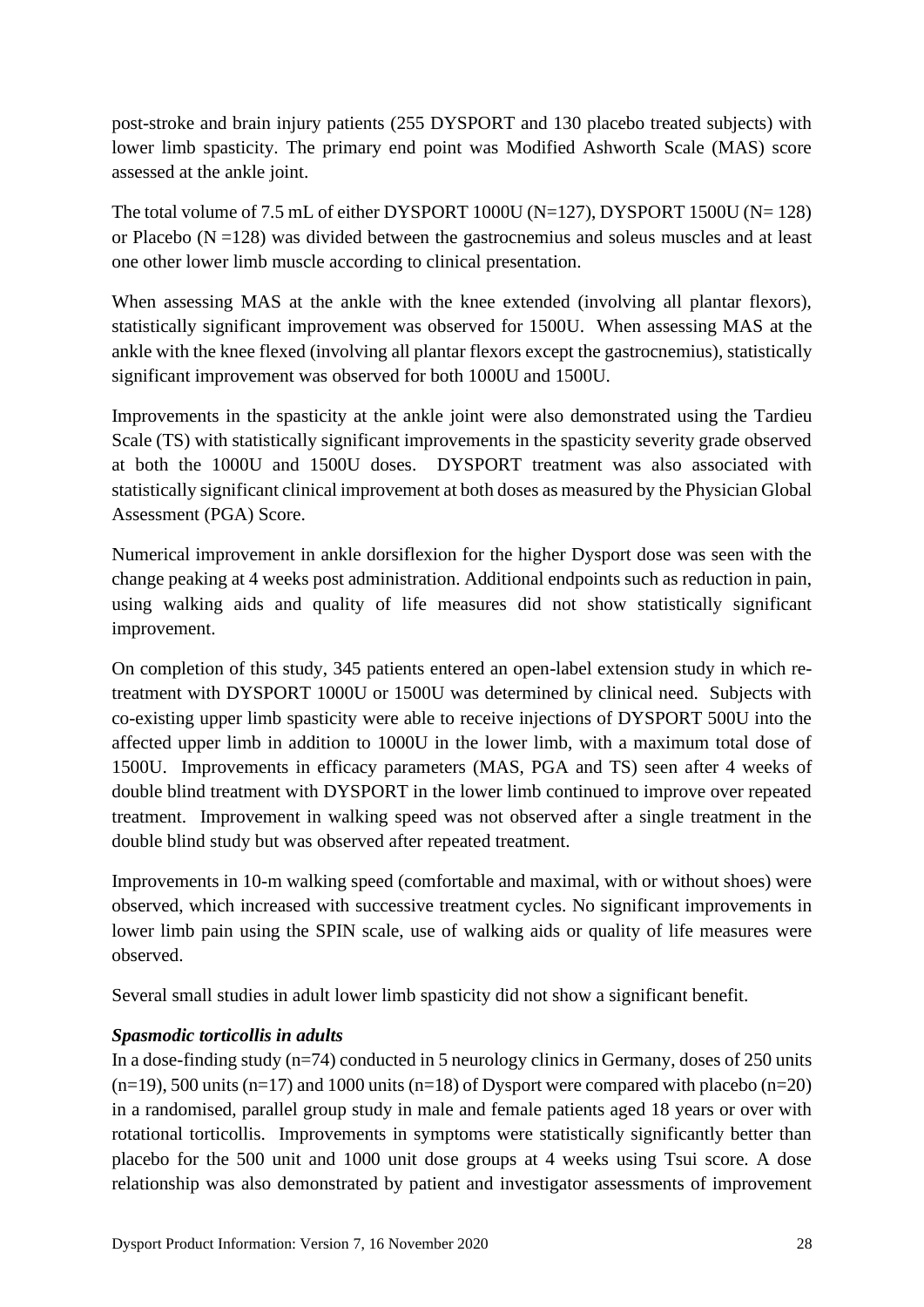since injection. Compared with placebo, statistically significant differences were observed at 8 weeks for the 500 unit and the 1000 unit treatment groups but at 4 weeks only the comparisons of the 250 unit and the 1000 unit groups were statistically significant. Associated with an increase in dose is an increased risk, particularly of dysphagia and therefore the optimal initial dose appears to be 250-500 units. A dose range of 250-1000 units is appropriate for simple rotational torticollis.

In a double blind study (n=73) conducted in 7 centres in Sweden and Finland in male or female patients over the legal age of consent where DYSPORT (n=38) was compared with the other botulinum toxin preparation available in Australia, a ratio of approximately 3 units of DYSPORT was found to achieve similar effects to one unit of Botox for the treatment of spasmodic torticollis within the therapeutic dose range (250 to 1000 units).

### *Focal spasticity of lower limbs in children aged 2 years and older*

A double-blind, placebo-controlled multicentre study (Study Y-55-52120-141) was conducted in children with dynamic equinus foot deformity due to spasticity in children with Cerebral Palsy. A total of 235 botulinum toxin naïve or non-naïve patients with a Modified Ashworth Score (MAS) of grade 2 or greater were enrolled to receive DYSPORT 10 Units/kg/leg, DYSPORT 15 Units/kg/leg or placebo. Forty one percent of patients were treated bilaterally resulting in a total DYSPORT dose of either 20 Units/kg or 30 Units/kg. The primary efficacy variable was the mean change from baseline in MAS in ankle plantar flexors at Week 4. [\(Table](#page-29-0)  [10\)](#page-29-0) Secondary efficacy variables were the mean Physicians Global Assessment (PGA) score and Mean Goal Attainment Scaling (GAS) score at Week 4 [\(Table 10\)](#page-29-0). Patients were followed up for at least 12 weeks post-treatment and up to a maximum of 28 weeks.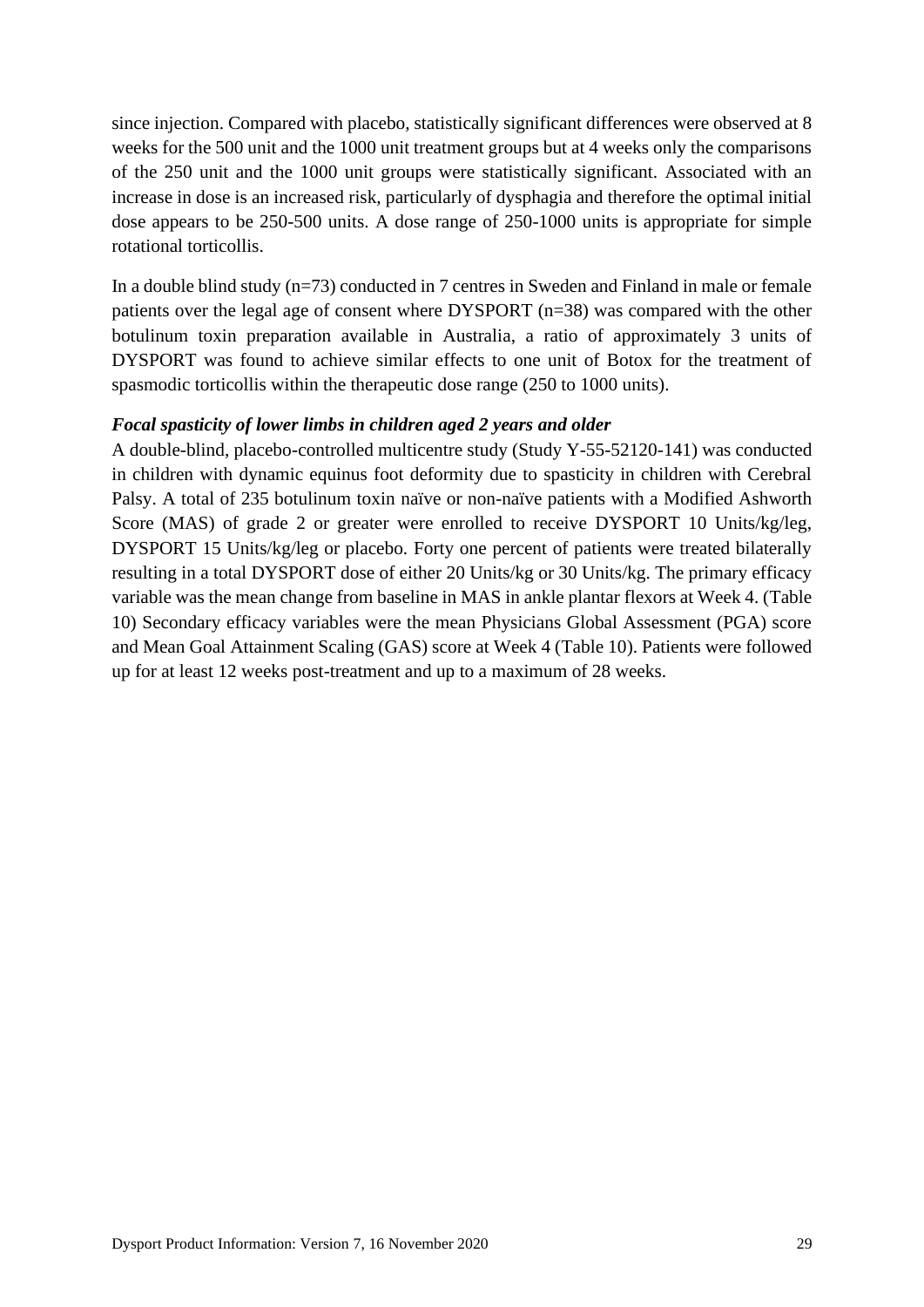<span id="page-29-0"></span>

| Table 10: MAS Change from Baseline at Week 4 and Week 12, PGA and GAS at Week 4 and Week 12 |  |  |
|---------------------------------------------------------------------------------------------|--|--|
| (ITT Population)                                                                            |  |  |

| <b>Parameter</b>                                        | <b>Placebo</b> | <b>DYSPORT</b> |               |  |
|---------------------------------------------------------|----------------|----------------|---------------|--|
|                                                         | $(N=77)$       |                |               |  |
|                                                         |                | $10$ U/kg/leg  | $15$ U/kg/leg |  |
|                                                         |                | $(N=79)$       | $(N=79)$      |  |
| <b>Baseline MAS score</b>                               | 3.2            | 3.1            | 3.1           |  |
| LS mean change from baseline in ankle plantar MAS score |                |                |               |  |
| Week 4                                                  | $-0.5$         | $-0.9**$       | $-1.0$ ***    |  |
| Week 12                                                 | $-0.5$         | $-0.8 *$       | $-1.0$ ***    |  |
| LS mean score for PGA response to treatment             |                |                |               |  |
| Week 4                                                  | 0.7            | $1.5***$       | $1.5***$      |  |
| Week 12                                                 | 0.4            | $0.8 *$        | $1.0**$       |  |
| LS mean GAS score [a]                                   |                |                |               |  |
| Week 4                                                  | 46.2           | $51.5***$      | $50.9**$      |  |
| Week 12                                                 | 45.9           | 52.5 ***       | $50.5*$       |  |

\* p≤ 0.05; \*\*p≤ 0.003; \*\*\* p≤ 0.0006 compared to placebo; LS=least square

[a] GAS score measures progress towards goals that were selected at baseline from a list of twelve categories. The five most commonly selected goals were improved walking pattern (70.2%), improved balance (32.3%), decreased frequency of falling (31.1%), decreased frequency of tripping (19.6%) and improved endurance (17.0%)

Improvement in the spasticity of the ankle plantar flexors was observed, as assessed by the Tardieu scale. The spasticity grade (Y) was statistically significantly improved compared to placebo for both the 10 U/kg/leg and 15 U/kg/leg DYSPORT treatment groups at Week 4 and Week 12, and the angle of catch (Xv3) was significant for the 10 U/kg/leg DYSPORT group at Week 12 and at both Week 4 and Week 12 for the 15 U/kg/leg DYSPORT group.

Both DYSPORT treatment groups, 10 U/kg/leg and 15 U/kg/leg, demonstrated a significant improvement from baseline in the Observational Gait Scale (OGS) overall score at Week 4 when compared to placebo and a statistically significantly higher proportion of patients were treatment responders for initial foot contact on the OGS at Week 4 and Week 12.

Parents completed the condition-specific Module for CP for the Paediatric Quality of Life Inventory. There was a statistically significant improvement from baseline in fatigue at Week 12 in the DYSPORT 10 U/kg/leg and 15 U/kg/leg DYSPORT treatment groups compared to placebo. No other statistically significant improvements were observed in the other subscales.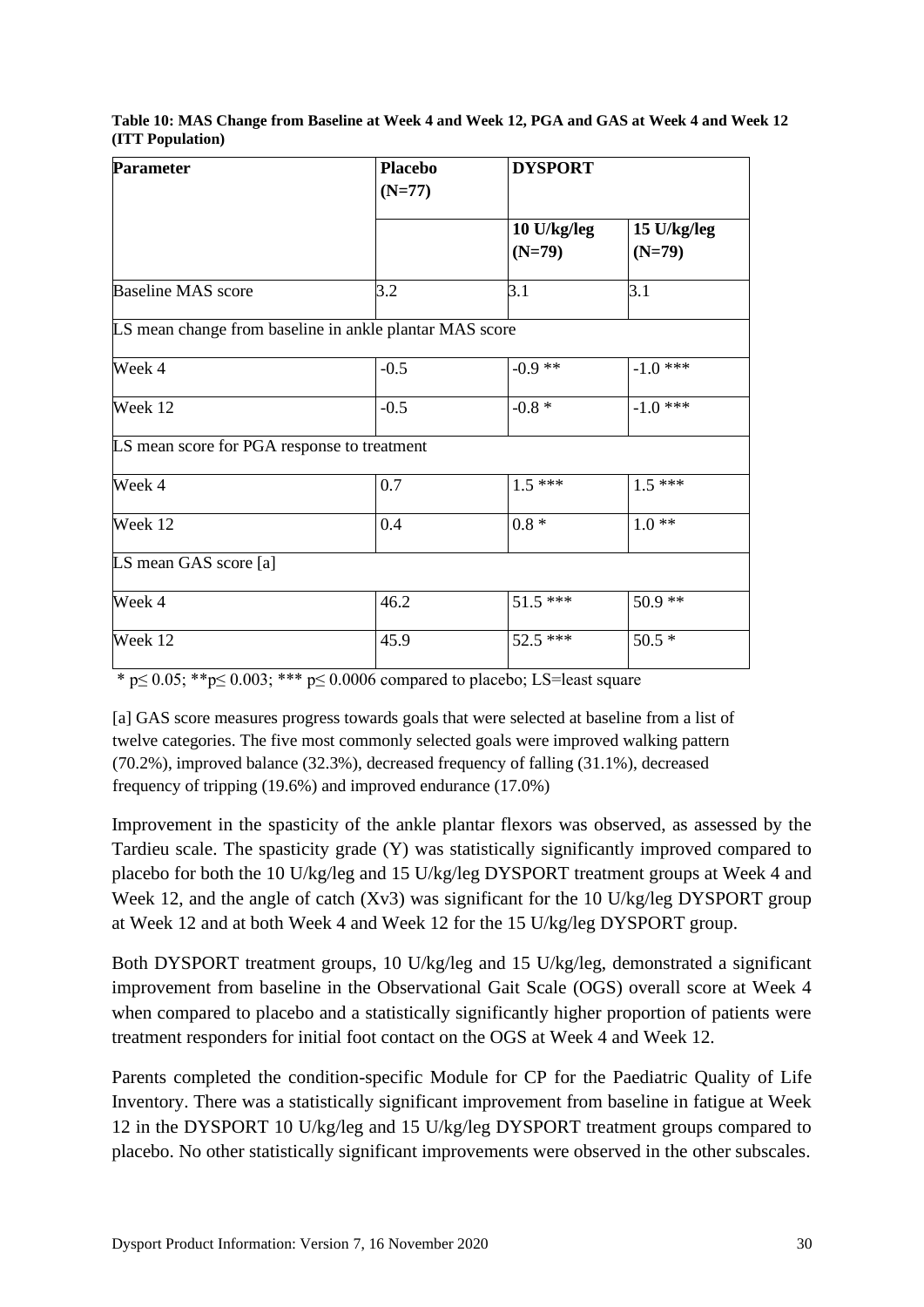On completion of this study, 216 patients entered an open-label extension study where they could receive re-treatment based on clinical need. Both distal (gastrocnemius, soleus and tibialis posterior) and proximal (hamstrings and hip adductors) muscles were permitted to be injected, including multilevel injections. Efficacy was observed over repeated treatment sessions for up to 1 year as assessed by MAS, PGA and GAS.

Another double-blind, placebo-controlled multicentre study (A-94-52120-094) was conducted for the treatment of hip adductor spasticity in 61 children with cerebral palsy 2 to 10 years of age. DYSPORT 30 U/kg (15 U/kg/leg) or placebo was injected into the adductor and medial hamstring muscles of both legs.

Significant improvement compared to placebo was observed at Week 4 in the primary variables of change in passive range of motion at the hip (mean change from baseline of 4.8 degrees versus 0.5 degrees; p=0.04) and inter-medial condyli distance at fast stretch (mean change from baseline of 6.4 degrees versus 1.9 degrees, p<0.001). Significant improvements in muscle tone, measured by the MAS, were observed for adductor muscles and medial hamstrings posttreatment.

There is limited placebo-controlled clinical study data for the treatment of paediatric lower limb spasticity in proximal muscles.

# *Focal spasticity of upper limbs in children aged two years and older*

The efficacy and safety of DYSPORT for the treatment of upper limb spasticity in children was evaluated in a randomised, multi-centre, double-blind, controlled, study in which doses of 8 U/kg and 16 U/kg in the selected study upper limb were compared with a low dose control group of 2 U/kg. A total of 210 botulinum toxin naïve or non-naïve patients with upper limb spasticity due to cerebral palsy (Modified Ashworth Scale (MAS) score  $\geq 2$  in the primary targeted muscle group (PTMG)) were randomised and treated in the study.

After the initial treatment, up to 3 further treatments of DYSPORT could be administered at planned doses of either 8 U/kg or 16 U/kg, although the investigator could elect to increase or decrease the dose (but not exceeding 16 U/kg).

The total dose of DYSPORT was injected intramuscularly into the affected upper limb muscles which included the PTMG of either elbow flexors or wrist flexors as well as other upper limb muscles according to the disease presentation. No more than 0.5 mL was allowed to be administered per injection site. However, more than one injection site per muscle was permitted.

An electrical stimulation (ES) and/or ultrasound was used to assist muscle localisation for injection.

The primary efficacy variable was the mean change from baseline in MAS in PTMG at Week 6. Secondary efficacy variables were the mean Physicians Global Assessment (PGA) score and mean Goal Attainment Scale (GAS) score at Week 6. As shown in [Table 11,](#page-31-0) statistically significant improvements were demonstrated in MAS; improvements in PGA and GAS were not statistically significant.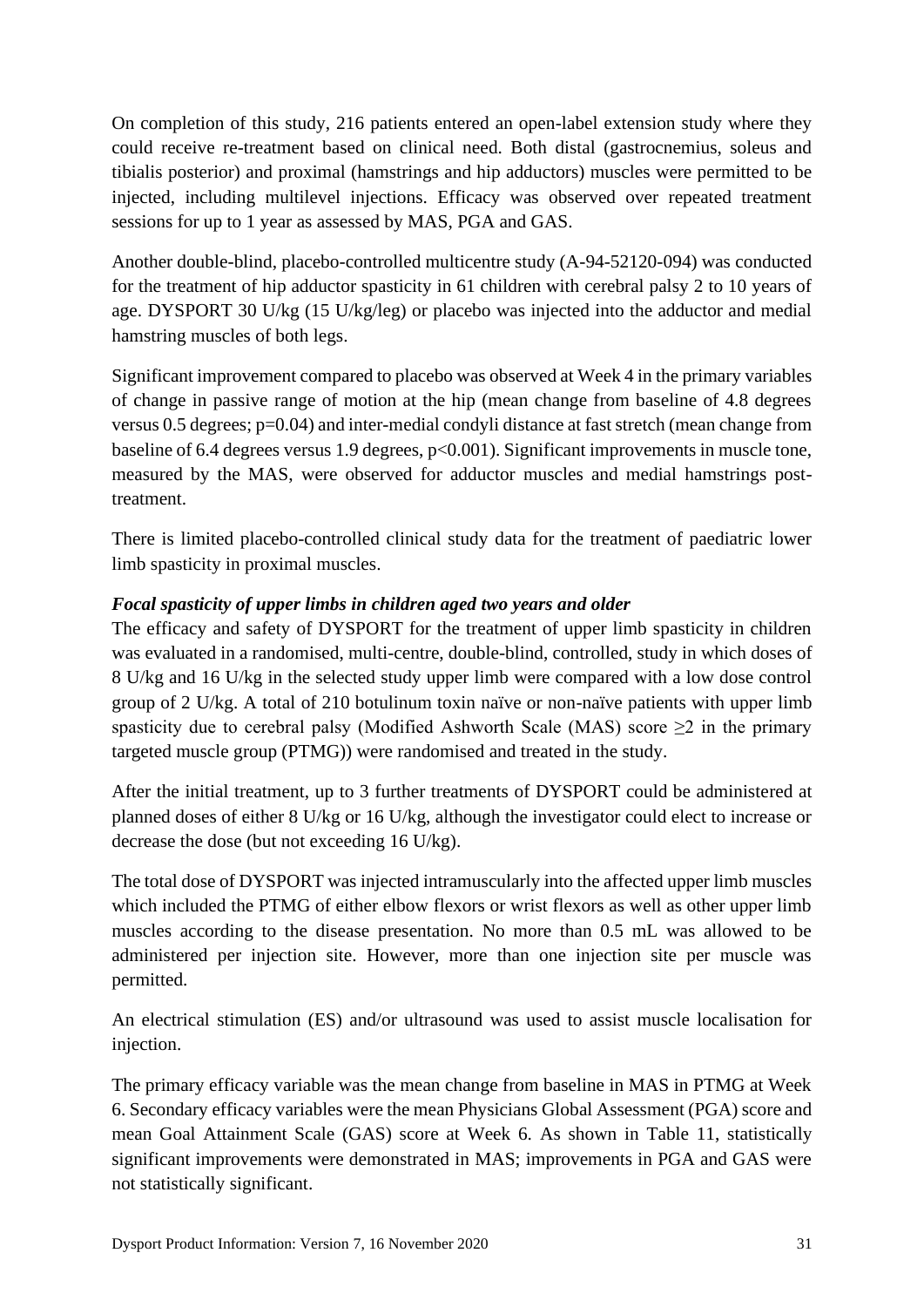|                                                          | <b>DYSPORT 2 U/kg</b> | <b>DYSPORT 8 U/kg</b> | <b>DYSPORT 16 U/kg</b> |  |  |
|----------------------------------------------------------|-----------------------|-----------------------|------------------------|--|--|
|                                                          | $(N=69)$              | $(N=69)$              | $(N=70)$               |  |  |
| LS Mean Change from Baseline in PTMG MAS score           |                       |                       |                        |  |  |
| Week 6                                                   | $-1.6$                | $-2.0*$               | $-2.3***$              |  |  |
| Week 16                                                  | $-0.9$                | $-1.2*$               | $-1.5***$              |  |  |
| LS Mean Change from Baseline in Wrist Flexors MAS score  |                       |                       |                        |  |  |
| Week 6                                                   | $-1.4$                | $-1.6$                | $-1.7*$                |  |  |
| Week 16                                                  | $-0.9$                | $-0.9$                | $-1.1$                 |  |  |
| LS Mean Change from Baseline in Elbow Flexors MAS score  |                       |                       |                        |  |  |
| Week 6                                                   | $-1.1$                | $-1.7**$              | $-1.9***$              |  |  |
| Week 16                                                  | $-0.6$                | $-0.9*$               | $-1.1***$              |  |  |
| LS Mean Change from Baseline in Finger Flexors MAS score |                       |                       |                        |  |  |
| Week 6                                                   | $-0.6$                | $-1.5**$              | $-1.4*$                |  |  |
| Week 16                                                  | $-0.8$                | $-1.1$                | $-1.4*$                |  |  |
| LS Mean PGA score                                        |                       |                       |                        |  |  |
| Week 6                                                   | 1.8                   | 2.0                   | 2.0                    |  |  |
| Week 16                                                  | 1.8                   | 1.7                   | 1.9                    |  |  |
| LS Mean Total GAS score [a]                              |                       |                       |                        |  |  |
| Week 6                                                   | 52.1                  | 52.6                  | 52.6                   |  |  |
| Week 16                                                  | 55.1                  | 54.2                  | 55.7                   |  |  |
| LS=least square                                          |                       |                       |                        |  |  |
| $PTMG$ elbow flexors or wrist flexors                    |                       |                       |                        |  |  |

<span id="page-31-0"></span>**Table 11: MAS Change from Baseline at Week 6 and Week 16, PGA and GAS at Week 6 and Week 16 - Treatment Cycle 1 (mITT)**

elbow flexors or wrist flexors

For MAS and PGA score, LS mean based on back transformed value and p-value based on ranked ANCOVA/ANOVA analysis.

\* p  $\leq 0.05$ ; \*\*p  $\leq 0.001$ ; \*\*\* p  $\leq 0.0001$ ; compared to 2 U/kg dose group

 $[a]$  The four most commonly selected primary goals were Reaching, Grasp and release, Use of limb as a helping hand to stabilise and Involving affected arm more in daily activities.

Improvement in the spasticity of the PTMG was observed, as assessed by the Tardieu scale. In the PTMG elbow flexors, the angle of catch (Xv3) was statistically significantly improved compared with DYSPORT 2 U/kg at Week 6 for both the 8 and 16 U/kg treatment groups and also at Week 16 for the DYSPORT 16 U/kg group. In addition, a statistically significant decrease from Baseline in spasticity grade (Y) at Week 6 and 16 was observed for the DYSPORT 16 U/kg group compared with DYSPORT 2 U/kg. In the PTMG wrist flexors, statistically significant improvements from Baseline in Xv3 and Y were observed in the DYSPORT 16 U/kg group compared with the DYSPORT 2 U/kg group at Week 6 but not for the 8 U/kg group.

Parents completed the condition-specific Module for Cerebral Palsy for the Paediatric Quality of Life Inventory. At Week 16, there was a statistically significant improvement from Baseline in fatigue (p=0.0443) in the DYSPORT 8 U/kg group and, in movement and balance  $(p=0.0068)$  in the 16 U/kg group compared with the DYSPORT 2 U/kg group. No other statistically significant improvements were observed in the other subscales.

The majority of subjects treated with DYSPORT were retreated by Week 28 (62.3% in the DYSPORT 8 U/kg group and 61.4% in the DYSPORT 16 U/kg group), though more than 24% of subjects in both treatment groups had not yet required retreatment by Week 34.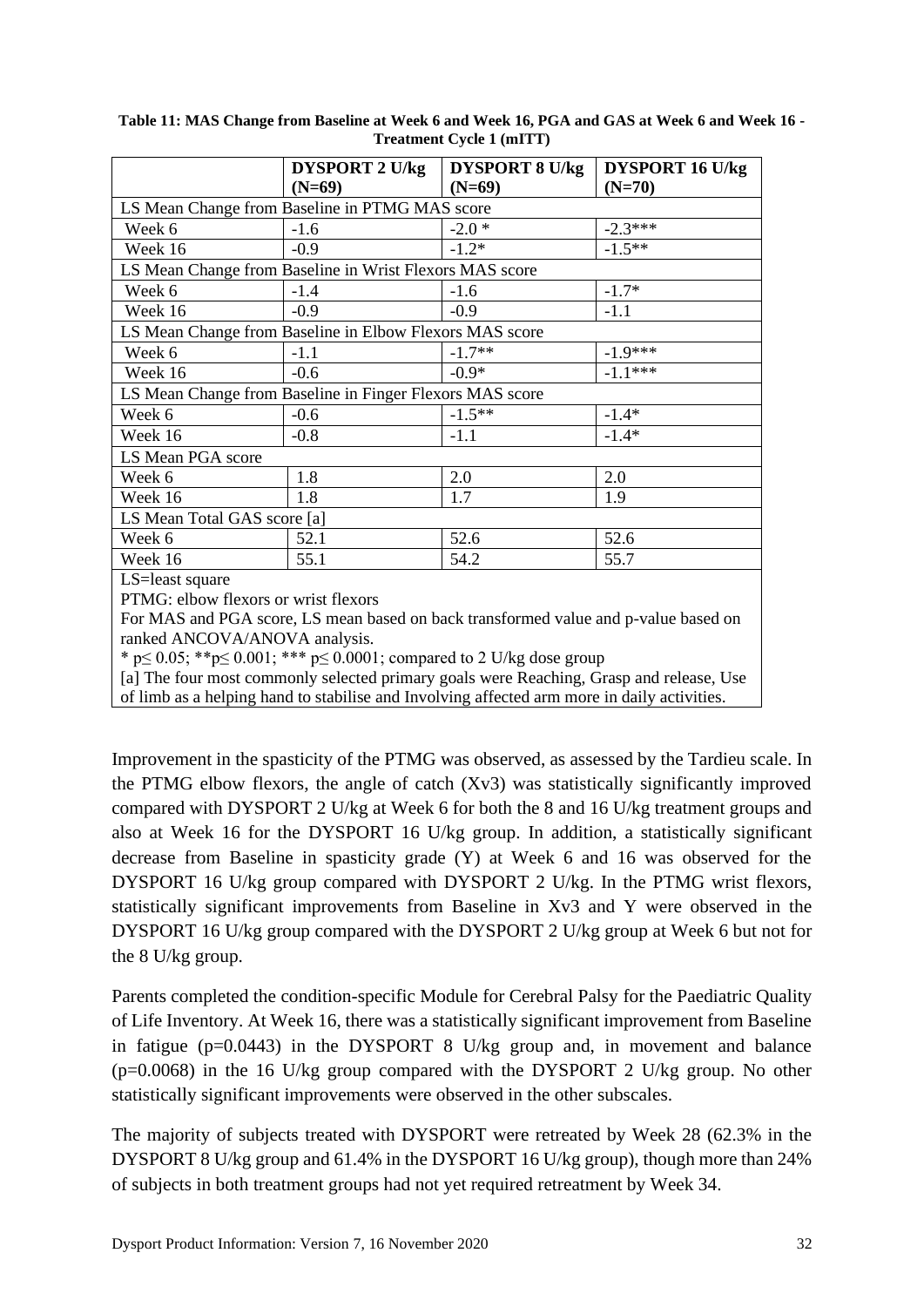## *Blepharospasm and hemifacial spasm in adults*

A Phase II, multi-centre, randomized, double-blind, parallel group, placebo-controlled study (Study Y-47-52125-706) has been conducted to assess the efficacy and safety of a single administration, in 6 injection sites by subcutaneous injection, of three doses of DYSPORT (40U / eye, 80U / eye, 120U / eye) for the treatment of benign essential blepharospasm. Results of this study support a recommended starting dose of 40 units per eye, increasing to 80 units per eye where a sustained effect is required.

In open label, uncontrolled studies from the published literature, the treatment of hemifacial spasm was generally the same as for the treatment of unilateral blepharospasm.

The studies showed that visual function improved in the majority of cases, returning to normal or near to normal. Injection of DYSPORT abolished or reduced muscle spasm in patients with blepharospasm or hemifacial spasm, for whom a benefit was reported in 70- 100% of the cases according to the investigator. Discomfort was also reduced, and the patients' facial appearance improved.

Criteria for assessment of results varied from one study to another. However, the assessment techniques were mainly qualitative and subjective, relying on a nominal scale which takes into account criteria such as visual function, frequency of spasm or severity of spasm. Neither the severity of the illness, the length of time it existed before commencement of DYSPORT injections, nor the gender or age of the patient influenced response to treatment.

Despite the variety of doses and administration techniques reported in the published studies, the overall response profile was favourable across the studies. Following the initial treatment, substantial improvements were reported for both blepharospasm (success rate range: 77- 100%) and hemifacial spasm (success rate range: 75-100%).

The onset of improvement post the initial injection varied from 1 day to 3 weeks for blepharospasm and from 2 to 7 days for hemifacial spasm. The duration of effect lasted between 5 and 24 weeks for blepharospasm and between 6 and 24 weeks for hemifacial spasm. The issue of time to peak effect post initial injection was assessed somewhat loosely in only about four of the submitted publications and the latter appeared to range from 3 days to 6 weeks and from 1 week to 6 weeks respectively for blepharospasm and hemifacial spasm. There was a tendency for repeat injection to produce a comparable level of efficacy to the initial injection for both conditions.

There are no satisfactory efficacy and safety data on the use of DYSPORT for the treatment of blepharospasm and hemifacial spasm in children and adolescents younger than 18 years of age.

## *Glabellar Lines*

During the clinical development of DYSPORT for the treatment of glabellar lines, more than 2600 patients were included in the different clinical trials.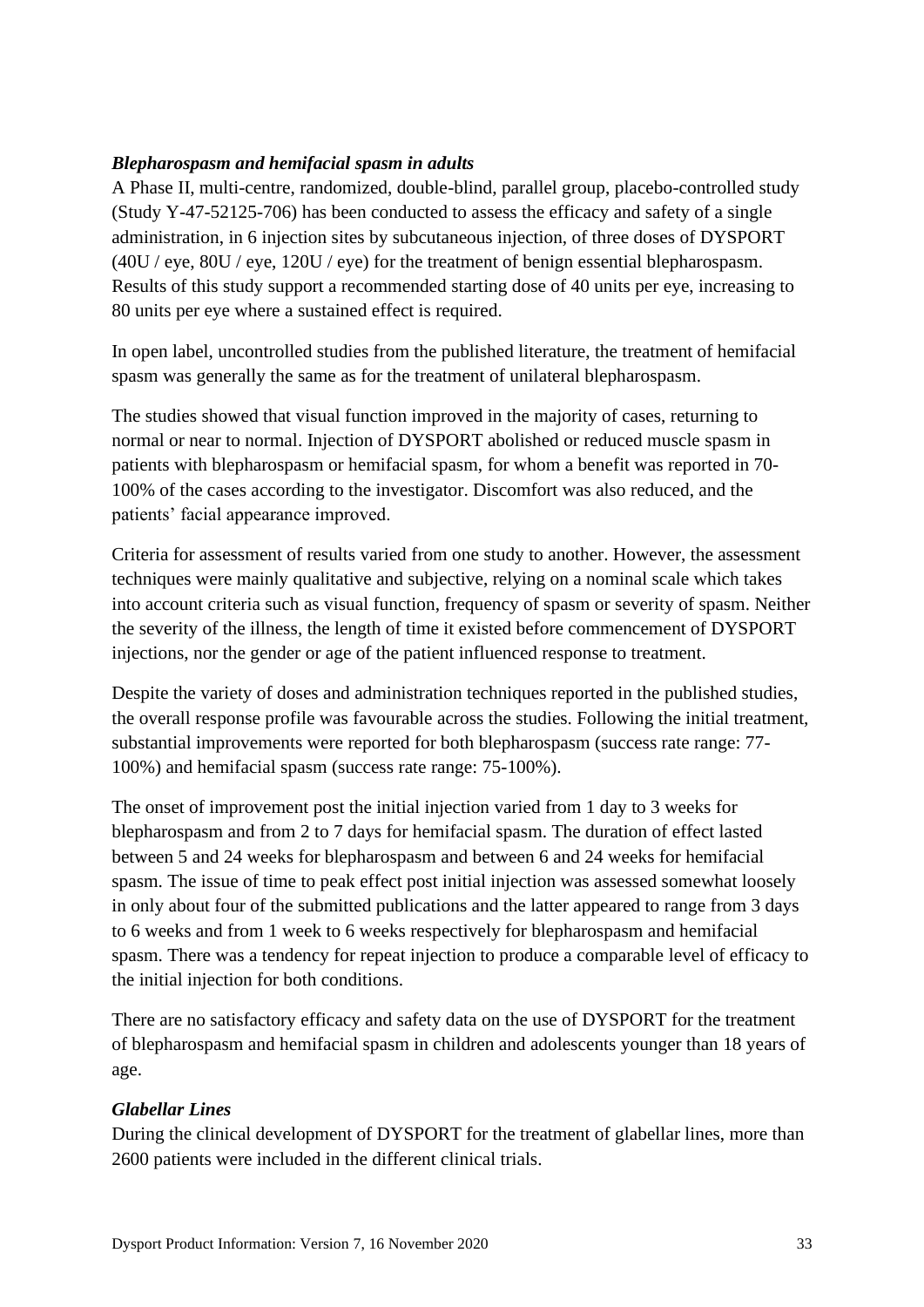In glabellar lines clinical studies, 1907 patients with moderate to severe glabellar lines have been treated at the recommended dose of 50 Units. Of these, 305 were treated with 50U in two Phase III double-blind placebo-controlled studies (Y-97-52120-718 and Y-97-52120- 719) and 1200 treated with 50U in a long-term open-label repeated dose Phase III study (Y-97-52120-720).

The median time to onset of response was 2 to 3 days following treatment.

The maximum effect on the number of responders was observed at day thirty following injection, when the assessment of the investigators showed that 90% (273/305) of patients had responded to treatment (exhibited no or mild glabellar lines at maximum frown), compared to 3% (4/153) of placebo-treated patients. The patient's own assessment at maximum frown after thirty days gave a response rate of 82% (251/305) for those treated with DYSPORT and 6% (9/153) for those treated with placebo.

In both placebo-controlled phase III studies, DYSPORT injections significantly reduced the severity of glabellar lines for up to 4 months. In one of these two studies, the effect was still statistically significant ( $p<0.001$ ) at 5 months with 17% (32/190) of patients treated with DYSPORT still responding to treatment compared to 1% (1/92) of placebo treated patients. In the other study the corresponding effect after 4 months (p=0.002) was 24% (24/99) vs. 4% (2/49) with no statistically significant difference beyond 4 months.

The long-term repeat dose open label study showed that the median time to onset of response of 3 days was maintained across repeated dose cycles. The responder rate at maximum frown as determined by the investigator at day 30 was maintained over repeated cycles (ranging between 80% and 91% over the 5 cycles). In patients who were rated 'moderate' or 'severe' as baseline, the responder rate at rest over repeated dose cycles was also consistent with the single dose studies, with ~70% of DYSPORT-treated patients considered by investigators to be responders thirty days after treatment.

# *Lateral Canthal Lines*

In clinical studies, 306 patients with moderate to severe lateral canthal lines (LCL) at maximum smile have been treated at the recommended DYSPORT dose of 30 units per side in double blind studies and had follow-up data. Of these, 252 were treated in a Phase III double-blind placebo controlled study and 54 patients were treated in a double-blind Phase II dose- ranging study.

In the phase III study, DYSPORT injections significantly reduced the severity of LCL compared with placebo ( $p \le 0.001$ ) at 4, 8 and 12 weeks (assessed at maximum smile by the investigators). For the subjects' assessment of satisfaction with the appearance of their LCL, there was a statistically significant difference between DYSPORT and placebo ( $p \le 0.010$ ) in favour of DYSPORT at 4, 8, 12 and 16 weeks.

A subset of 241 patients had moderate to severe canthal lines at rest prior to treatment. In this subset, the proportion of subjects exhibiting a one-grade improvement at Week 4, according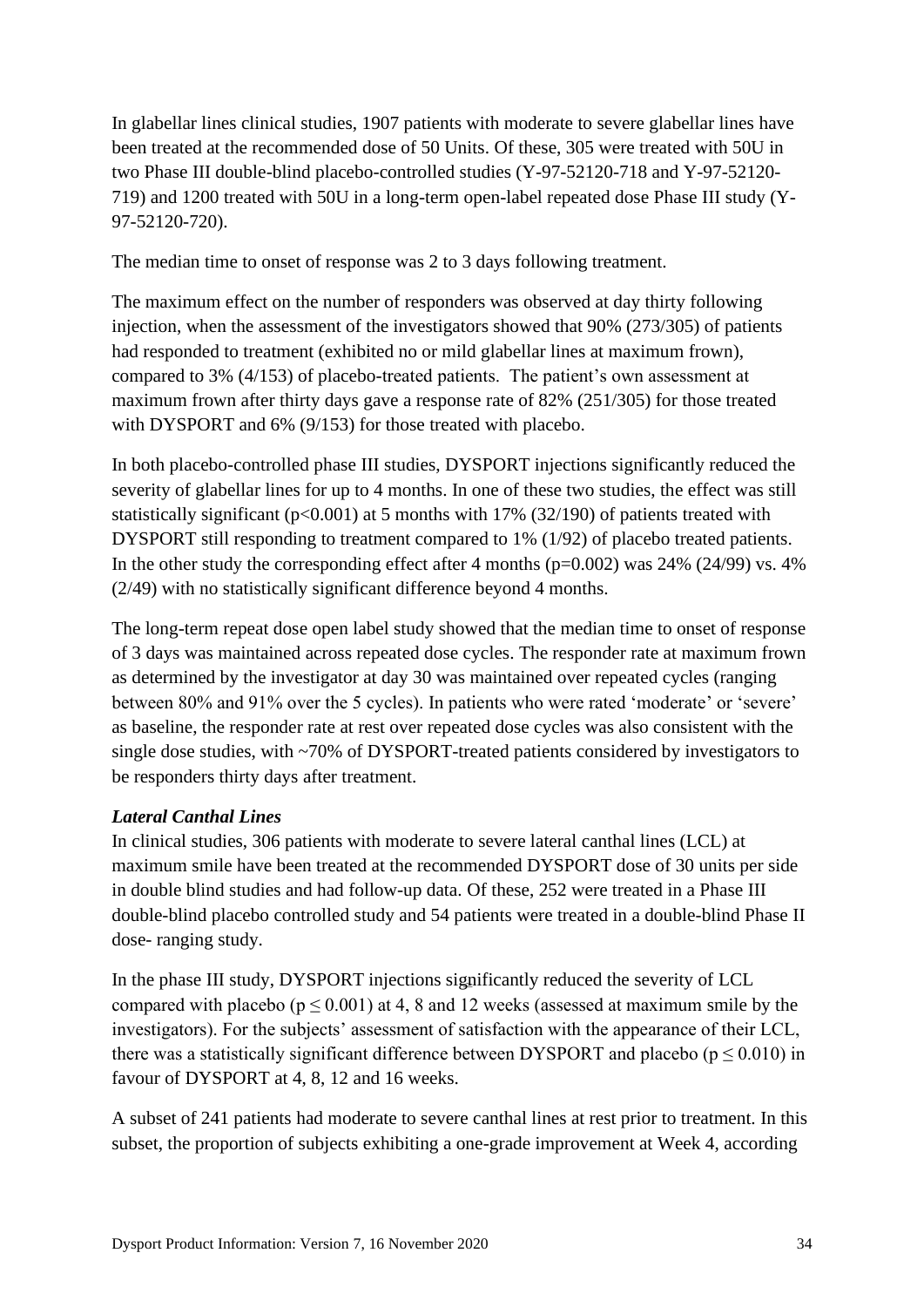to the investigator assessment at rest, was statistically significantly higher in DYSPORTtreated patients than in placebo-treated subjects.

The primary efficacy endpoint was at 4 weeks following injection: the assessment of the investigators showed that 47.2% (119/252) of patients had responded to treatment (no or mild LCL at maximum smile), compared to 7.2% (6/83) placebo-treated patients. In a post-hoc analysis, at the same time point, 4 weeks following injection, 75% (189/252) of DYSPORT treated patients had at least 1 grade improvement at maximum smile compared with only 19% (16/83) of placebo-treated subjects.

A total of 315 subjects entered the open label extension phase of the Phase III study in which they could be treated concomitantly for both lateral canthal lines and glabellar lines.

Patients treated with DYSPORT in the double-blind and open label phases of the Phase III study received a median of 3 treatments for LCL. The median interval between injections for LCL, which was largely determined by the protocol design, ranged from 85 to 108 days. The results showed that efficacy is maintained with repeated treatments over the period of one year.

The patient satisfaction levels at weeks 4, 16 and 52 show after the first treatment with DYSPORT that 165/252 subjects (65.5%) were either very satisfied or satisfied with the appearance of their LCLs.

At week 16, 4 weeks after either a second DYSPORT treatment for those randomised to DYSPORT in Part A or the first treatment for those randomised to placebo, the proportion who were very satisfied or satisfied was 233/262 (89.0%). At week 52 when subjects could have had up to five cycles of DYSPORT treatment with the last one being at week 48, the proportion of very satisfied/satisfied subjects was 255/288 (84.7%).

No patients developed the presence of neutralising antibodies after receiving repeated treatments with DYSPORT over one year.

# **5.2 PHARMACOKINETIC PROPERTIES**

Pharmacokinetics have not been formally studied in humans or animals. Following intramuscular injection to man, there is usually a delay of 2-3 days with a peak effect between 10 and 21 days after injection. The duration of response varies but on average is 8- 12 weeks.

# **5.3 PRECLINICAL SAFETY DATA**

# **Genotoxicity**

No studies to assess the mutagenic potential of DYSPORT have been conducted.

# **Carcinogenicity**

Long term animal studies to evaluate the carcinogenic potential of DYSPORT have not been performed.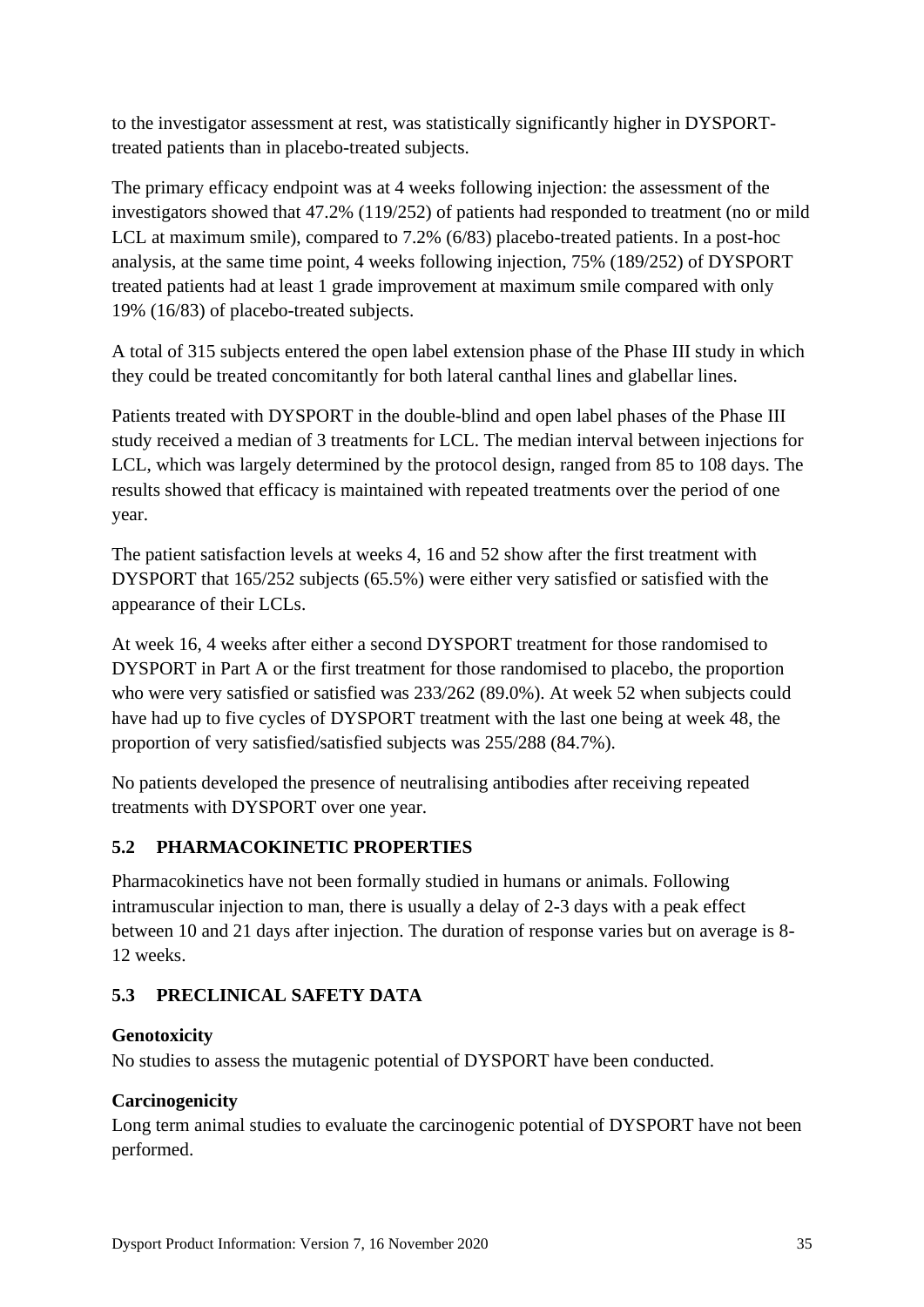# **6 PHARMACEUTICAL PARTICULARS**

# **6.1 LIST OF EXCIPIENTS**

125 microgram human serum albumin and 2.5 mg lactose in a sterile, lyophilised form without a preservative.

# **6.2 INCOMPATIBILITIES**

Incompatibilities were either not assessed or not identified as part of the registration of this medicine.

## **6.3 SHELF LIFE**

In Australia, information on the shelf life can be found on the public summary of the Australian Register of Therapeutic Goods (ARTG). The expiry date can be found on the packaging.

# **6.4 SPECIAL PRECAUTIONS FOR STORAGE**

Unopened vials must be maintained at temperatures between 2°C and 8°C.

DYSPORT must be stored in a refrigerator at the hospital or clinic where the injections are to be carried out and should not be given to the patient to store. DYSPORT should not be frozen.

# **6.5 NATURE AND CONTENTS OF CONTAINER**

DYSPORT is provided in type 1 glass vials with bromobutyl rubber stoppers, containing 125, 300 or 500 units of botulinum toxin type A powder for injection.

Boxes of 1 vial are available.

# **6.6 SPECIAL PRECAUTIONS FOR DISPOSAL**

In Australia, any unused medicine or waste material should be disposed of by taking to your local pharmacy.

# **6.7 PHYSICOCHEMICAL PROPERTIES**

*Clostridium botulinum* type A toxin-haemagglutinin complex has a molecular weight of about 900,000D and is a complex of proteins.

# **7 MEDICINE SCHEDULE (POISONS STANDARD)**

S4